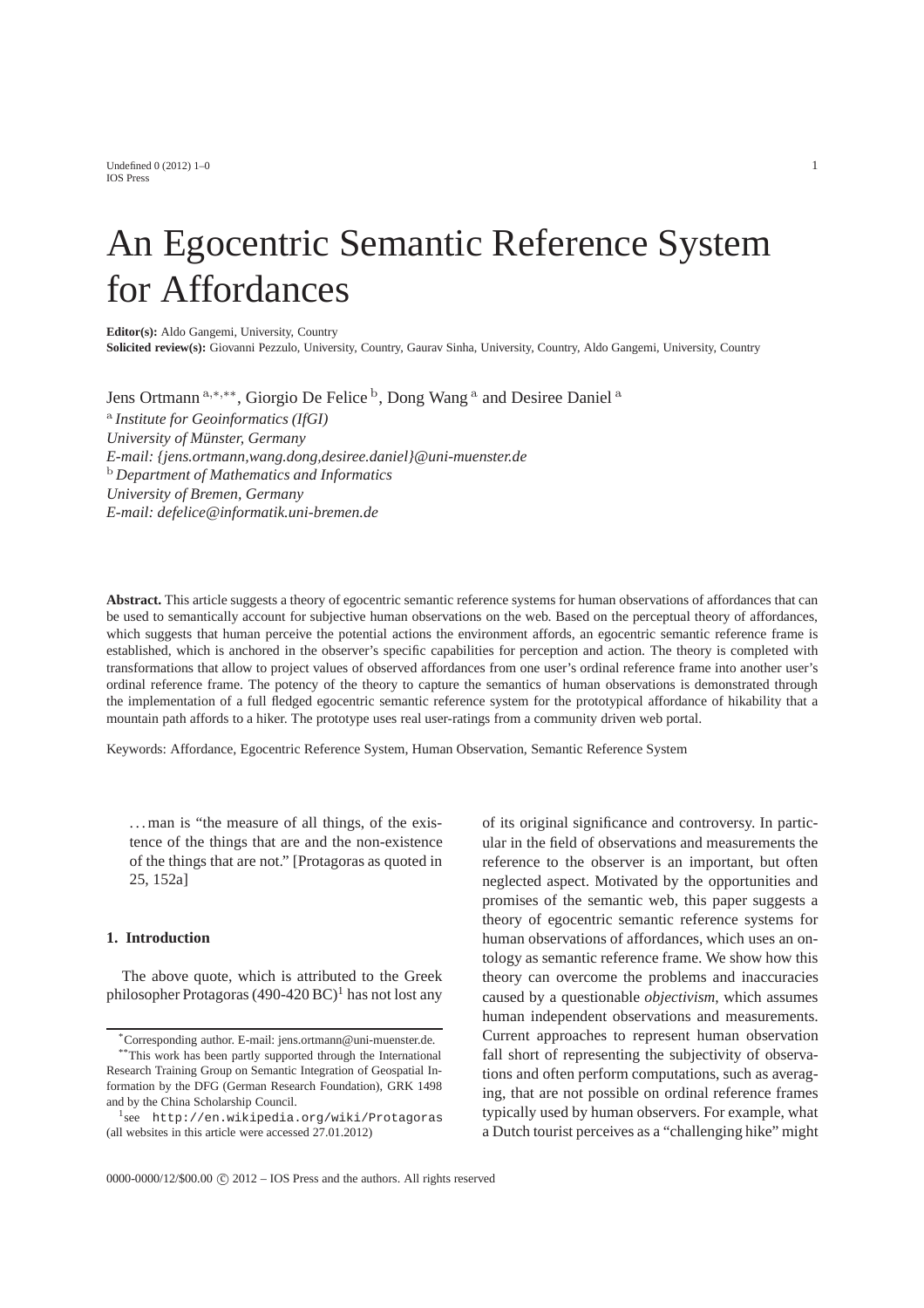be "a stroll" for a Swiss mountaineer and what the Swiss mountaineer perceives as a "challenging hike" might actually put the Dutch tourist in serious danger.

Egocentric reference systems have been well established in Geographic Information Science. Most people are used to egocentric reference frames from car navigation systems that adopt the driver's perspective. Egocentric reference frames are often contrasted with allocentric reference frames that use an external reference, for example the equator as reference for latitude values of geographic coordinates. In this paper we extend the distinction between egocentric and allocentric reference systems from geographic to semantic reference systems. A semantic reference system allows to assign symbols to any observable instead of only coordinates to location on earth.

This work adopts the theory of affordances [9,10], to explain how and what humans perceive. The theory of affordances suggests, that humans perceive opportunities for action. These opportunities for action are always taken with reference to the observer. Hence, human observations are inherently subjective. The perception of opportunities for action fits well the many social web platforms, where users can rate amenities, services and opportunities for activities. The affordance theory is combined with accounts of human judgements in computer science [5,7,6] and introduced to previous work on reference systems [17,18,27,28]. It is hypothesized that an egocentric semantic reference system for human observations of affordances allows to capture the subjective meaning of observation values in ordinal reference frames. Thereby, an egocentric semantic reference system establishes the individual observer as the measure of her own observations, while at the same time making the subjective observation values usable in information systems and social web applications. Semantic transformations across individual reference frames will enable a transformation of values from one person's reference frame into another person's reference frame. We validate the theory of egocentric semantic reference system by providing a full implementation of a semantic reference system. To the author's knowledge this is also the first implementation of a real semantic reference system with all its components.

The next section presents the background on reference system, affordances and human observation in information system. Section 3 introduces the two leading example of stair-climbability and mountain-hikability. In Section 4 and 5 the theory of a semantic reference system with datum, reference frame and transformations is presented and afterwards prototypically implemented in Section 6. Section 7 discusses the achievements and limitations of this work, before concluding in Section 8.

#### **2. Background and Related Work**

This section presents the central ideas of reference systems, affordances and human observations, which we use to establish egocentric semantic reference systems for observations of affordances.

#### *2.1. Reference Systems*

Reference systems are fundamental to information [26,4,17]. A reference system basically establishes a set of shared reference entities (usually something observable) to allow describing new things in terms of the reference entities. Reference systems emerged from the need to compare observations and measurements. One of the first to investigate reference systems on a general level was Stanley Stevens, who suggests a very basic definition of measurement as "the assignment of numbers to objects according to a rule" [38, p. 677; as quoted in [4]]. A reference system specifies these rules. Chrisman [4] distinguishes reference systems for space, time and attribute as the three types of reference systems for geographic information. Kuhn [17] and Kuhn and Raubal [18] generalize from these types of reference systems to a theory of semantic reference systems.

#### *2.1.1. Spatial Reference Systems*

In a spatial reference system, the position of a point is identified by two or three dimensional coordinates. In a geographic reference system, a spatial reference system for the earth, the coordinates are assigned to places on earth. These coordinates are distributed on a virtual grid and establish the *reference frame*. Some fix-points (reference points) in the reference frame are tied to physical, observable points by explicitly assigning that this point in the reference frame represents this physical location on earth. A regional reference frame is often realized as a Cartesian coordinate system. Global reference systems use angular distances and their reference frame is realized as a polar coordinate system. Figure 1 illustrates how a reference frame defines a virtual grid that assigns coordinates to places.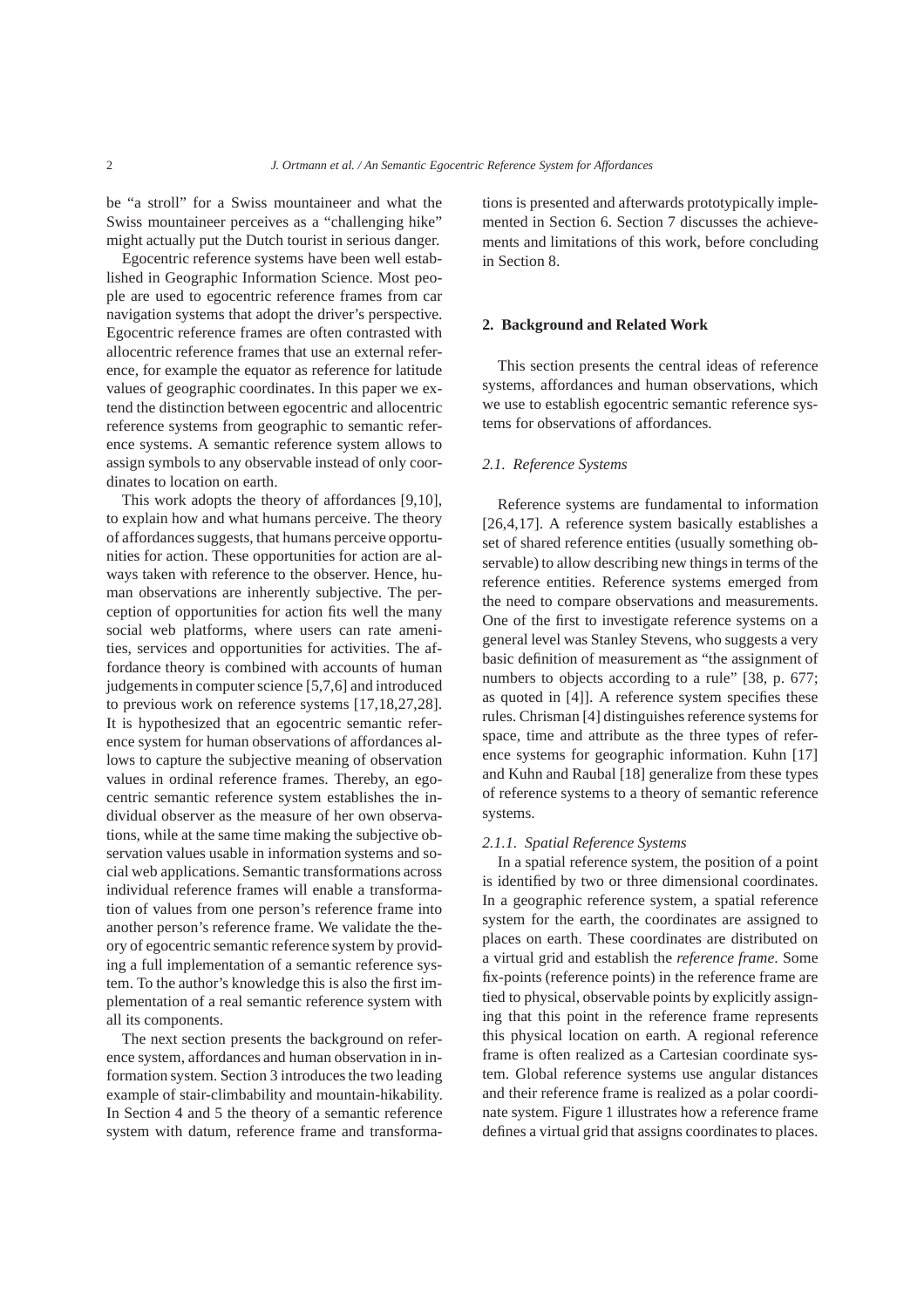

Fig. 1. Schematic representation of a spatial reference system. The reference frame (dotted grid) is anchored in landmarks whose coordinates are known (black coordinates). New places like the mountain peak or the road crossing get a coordinated (grey) based on the distance to place whose coordinates are known.

The reference points realize the *datum*. For example, the World Geodetic System 84 (WGS84)<sup>2</sup> uses angular distances from the equator (latitude) and from the meridian that runs through Greenwich, UK (longitude). The reference entities can be chosen arbitrarily. The choice of the zero meridian of, for instance the WGS84, does not influence the accuracy and uniqueness of the reference system. However, to facilitate reproducibility a famous landmark (the royal observatory in London) was originally chosen to fix the zero meridian. In this case, the great circles and the meridians form an ellipsoid that approximates the shape of the earth. The ellipsoid serves as reference surface for the coordinate system. It is anchored in a set of known points. The ellipsoid can be described by a set of parameters, such as length of major axis, flattening and parameters for the orientation relative to the earth. These parameters specify the datum of the reference frame [4]. In Figure 1 the places denoted by black coordinates show the fix points that anchor the reference frame. The grey coordinates are assigned to places by establishing the distance relation between the place in question and places whose coordinates are already known.

Depending on how a datum is specified, different types of datums can be distinguished. Relevant for this work are allocentric and egocentric datums. An allocentric datum is defined independent of an agent and it does not depend on the choice of reference points [16]. Most spatial datums that are used in Geographic Information Systems are allocentric. An egocentric datum models the perspective of one particular agent [16]. A car navigation system that gives direction of right and left turns from the drivers perspective can be seen to adopt the egocentric spatial datum of the driver. The reference frame is solely anchored in the location and orientation of the car driver and the reference frame moves as the car moves. A bridge that is "in front of" the car will be "behind" the car after driving over the bridge and whether you have to turn left or right to reach the city center depends on the direction you are coming from.

The third component of a reference system is composed by *transformations* that allow an integration of values across different reference frames. For example, one might want to convert the coordinates given in a regional reference frame such as Gauss-Krüger<sup>3</sup> into the global reference frame of the WGS84 using a polar coordinate transformation. Transformations are important when integrating datasets, for example across different countries which use their individual national reference systems.

#### *2.1.2. Semantic Reference Systems*

The commonalities of spatial, temporal and attribute reference systems led Kuhn [17] to suggest semantic reference systems as a generalization of the known reference systems. A semantic reference system is not restricted to assigning numbers to objects, but allows assigning any symbol to an object, thereby allowing to account for the semantics of the symbol.

Kuhn and Raubal [18] and Janowicz and Scheider [14] suggest implementing reference frames for semantic reference systems with ontologies. The semantic reference frame specifies a set of allowed symbols. Probst [27,28] investigates semantic reference frames for observations and measurements grounded in the Descriptive Ontology of Linguistic and Cognitive Engineering (DOLCE) [21]. Probst provides an ontological theory for unary qualities and an implementation

<sup>2</sup>See http://en.wikipedia.org/wiki/World\_ Geodetic\_System for more information.

<sup>&</sup>lt;sup>3</sup>the Gauss-Krüger coordinate system is a regional reference system used for instance in Germany.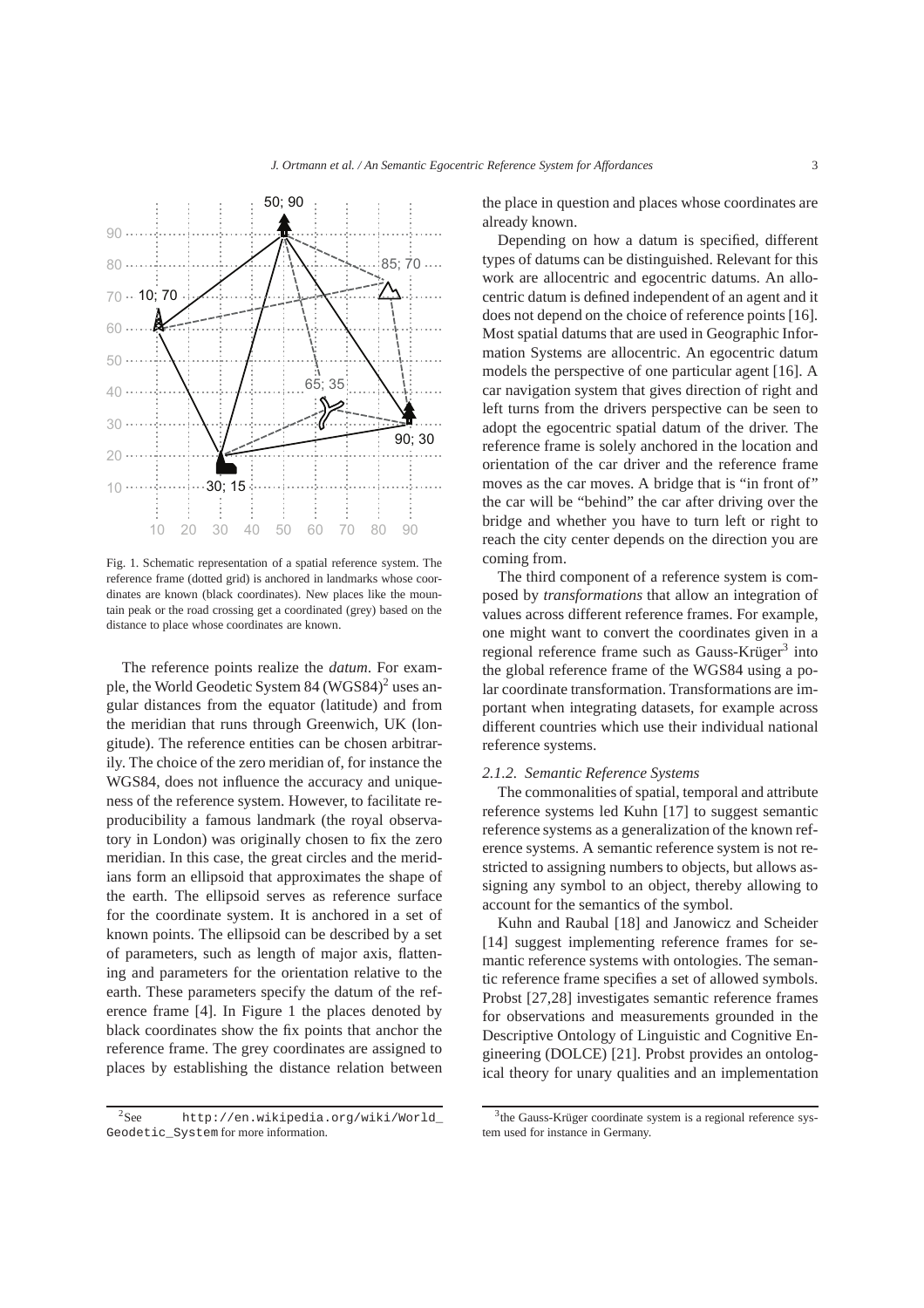in the Web Ontology Language (OWL)<sup>4</sup>. To overcome the agent-independence of Probst's approach, Ortmann and Daniel [22] suggest an ontology design pattern for referential qualities that can be used to model qualities that depend on their host and on an additional referent entity. The ontology design pattern for referential qualities uses the same version of DOLCE as Probst's work [27,28].

The datum in a reference system anchors the reference frame. It fixes the interpretations of the primitive terms and values in the reference frame. Fixing the interpretation requires a reference to the real world. The reference, which points from the system of symbols into the real world, is a foundational problem of reference systems. It has been dubbed the 'symbol grounding problem' [11]. Two approaches have been proposed for semantic reference systems to deal with this problem. Firstly, one can simply assume the meaning of a fixed set of symbols to be given, for example by a foundational ontology [18]. A foundational ontology defines the general and shared top-level notions. Secondly, the meaning of symbols denoting observable entities can be grounded in perceptual operations that are shared across humans and that can be specified in information systems [35,36,34]. In either case, the meaning of new symbols can then be defined in terms of the existing symbols, thereby restricting the interpretation of the new symbols within the reference frame. Figure 2 provides a schema that shows how a semantic reference frame generalizes a spatial reference frame to reference observables of any type. Especially, the similar network structures of nodes that have values and edges that specify the relations between the nodes are shown in Figure 1 and 2.

The distinction of allocentric and egocentric datums and reference frames has not yet been investigated for semantic reference systems. However, to the authors knowledge all currently existing semantic reference frames for observations and measurements are allocentric. A closer examination of affordances in the next subsection will indicate that the explicit inclusion of the observing agent as a referent for its observations leads to egocentric reference frames for affordances, which take the personal perception and expression of the observer as set of fixed terms.

Transformations across semantic reference frames are the least explored component of semantic reference systems. In Geographic Information Science, Schade



Fig. 2. Schematic representation of a simple semantic reference frame. Similar to a spatial reference frame, observables are assigned values. The values in a semantic reference frame are labels. From a given set of values, for instance waypoint, peak and mountain, it is possible to reference a new value for a hiking path and relate it to the known values.

[33] offers an approach to transform schemata for geographic data sets encoded in the Web Service Modelling Language (WSML)<sup>5</sup> using the functional language Haskell.

#### *2.2. Affordances*

Gibson [9,10] devises a theory of how animals<sup>6</sup> perceive opportunities for action. These opportunities for action are called *affordances*. Gibson introduces the notion of affordance as follows:

The *affordances* of the environment are what it *offers* the animal, what it *provides* or *furnishes*, whether for good or ill. The verb *to afford* is found in the dictionary, but the noun *affordance* is not. I have made it up. I mean by it something that refers to both the environment and the animal in a way that no existing term does. It implies the complementarity of the animal and the environment. [10, p. 127, emphasis in original]

Even more important for our program, Gibson states that

affordances are properties of things *taken with reference to the observer*. [10, p. 137, emphasis in original]

Gibson characterizes an affordance as an observable property of a thing that an animal can act upon. Fur-

<sup>4</sup> see http://www.w3.org/TR/owl-features/

<sup>5</sup> see http://www.w3.org/Submission/WSML/

<sup>&</sup>lt;sup>6</sup>In this work the term "agent" is used as the more general term, encompassing humans and animals. Gibson studied animals and humans, and most ecological psychologists study humans. When referring to specific work the respective types of agents are used.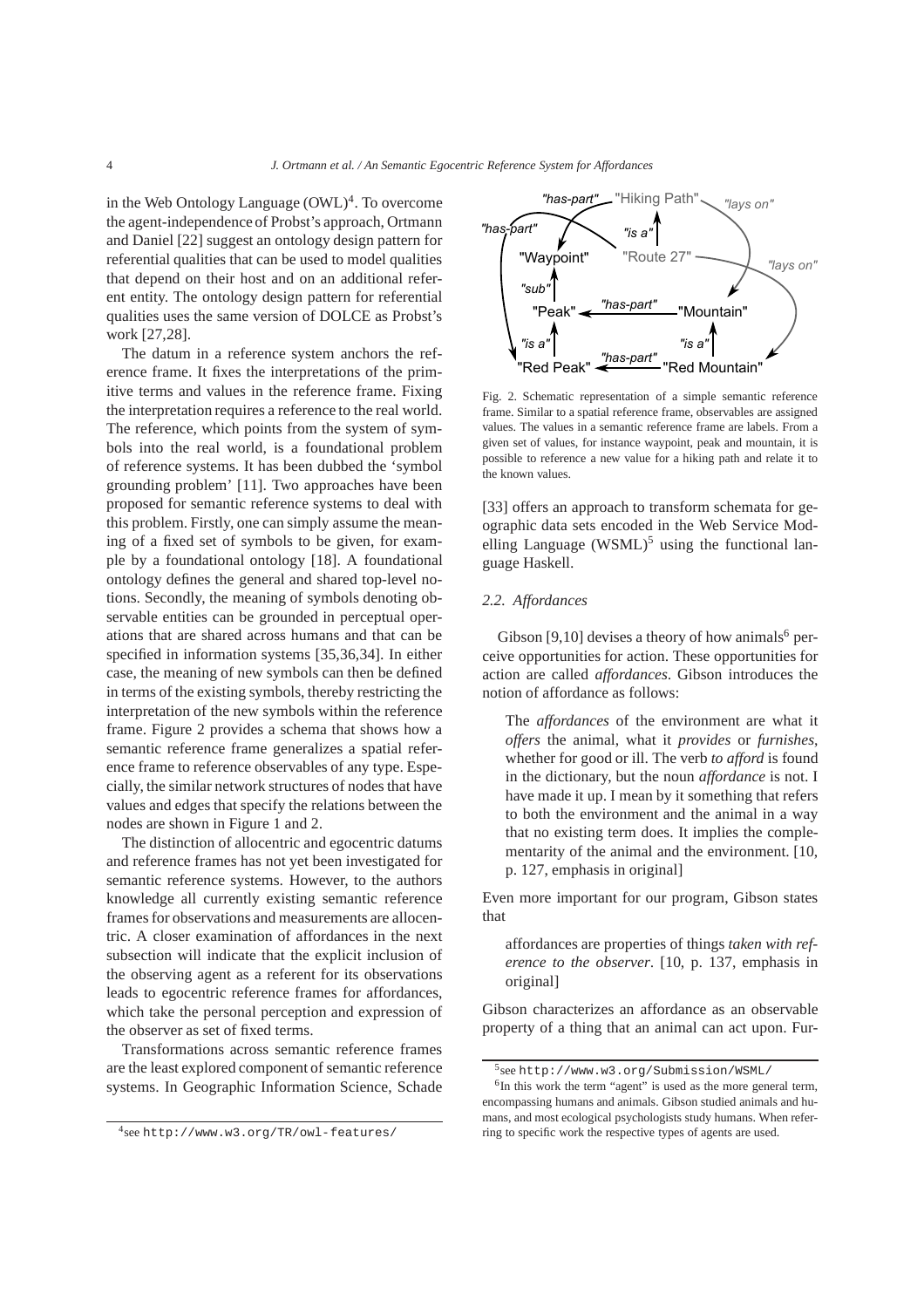thermore, Gibson establishes the perceiving animal as the measure of all the things it observes.

Despite the intuitiveness and appeal of the idea of affordances, there exists no single ontology of affordances. Since Gibson was not able to fully develop the theory of affordances [15], there exist competing views on how the notion should be defined. We follow Shaw et al. [37], who suggested that affordances are properties of the environment, that are complemented by socalled effectivities, which are properties of the animal. Turvey [40] formalized this dual model of affordances and thereby provided the first formal specification of what an affordance is.<sup>7</sup>

Warren [41] provides the first experimental proof of the human ability to perceive affordances. His experiments show that humans can judge the climbability of stairs nearly perfectly, and that this ability can be modelled as depending on the observing human's leg length, which is the reference for the riser height of the stairs. Similar experiments have been conducted for example, for reachability [3], sitability of chairs [19] or crossability of a road [24]. Generally, these experiments provide evidence that humans can accurately perceive which actions they can perform and how difficult these action are to them. In the cited experiments the humans were asked to express their perceptions and the degree to which the affordance was provided to them (except for [24] where the actual actions were observed).

Ortmann and Kuhn [23] investigate the place of affordances in an information system ontology of observations. Ortmann and Kuhn [23] follow the interpretation of affordances suggested by Shaw et al. [37] and Turvey [40] model affordances as qualities in DOLCE. DOLCE characterizes qualities "as the basic entities we can perceive or measure" [21, p. 16]. Ortmann and Daniel [22] refine the view of affordances as qualities by making the observing agent as a referent explicit. In their view an affordance is a referential quality, which is specifically dependent on its host and on the observer.

#### *2.3. Representing Human Judgements*

Freksa [5,6] and Freksa and López de Mántaras [7] investigate human observations and their representation in information systems in comparison to metric measurements. Measurements are well established in the *hard-sciences*, where scientists mostly deal with metric measurements, but in the *soft-sciences* the scientists often face descriptive observations and judgements made by human subjects. Experiments conducted by Freksa and López de Mántaras [7] and Freksa [6] suggest that human judgements of phenomena should be represented through verbal descriptions rather than metric values. The verbal descriptions refer to ordered categories that are represented as simplified version of fuzzy sets [43]. Therefore, instead of making the judgements appear more precise through translating them into a metric system, the imprecision is preserved, but made explicit. Hence, more information about the actual judgement is preserved. Freksa [5] argued that this approach requires only comparatively small vocabularies of judgements, but is still more accurate than metric human judgements. A small set has the advantage that it is rather easy to handle, yet its expressiveness and granularity might be limited. However, experiments show that the results of human judgements using even small sets of descriptions are superior in accuracy and expressiveness to the results of the same humans using numeric values, if the fuzziness of the judgements is made explicit [7,6].

Freksa [5] suggested two types of context-dependent adaptation for the semantics of the terms used as judgements. The concept of *global adaptation* refers to the problem that the same set of values (terms) can be used differently. For example, judgement of distance is different whether you talk about your travel destination or your workout run. *Local adaptation* refers to different judgements based on a set of given objects of the same type. Encountering three trees with heights 4m, 6m, and 8m, an observer would refer to the latter tree as "tall", yet if there are three trees 8m, 10m and 12m, then the same observer would likely refer to an equally high tree as "small".

Such subjective and context-dependent judgements can be made more objective when there is a reference object. In the stair-climbing experiment it is possible to objectivize the subjective judgements through the measurement of the leg length of the observing person, but this is not possible in the case of user-ratings, where every user has its own (local) set of ratings.

Aiming for a mathematical model of human observation Zadeh [44,45,46] promotes a computational theory of perception. One of his observation is that

perceptions are f-granular, meaning that (1) the boundaries of perceived classes are unsharp and (2)

<sup>7</sup>Stoffregen [39] suggests an alternative formal specification where affordances are relational system-properties at the boundary of animal and environment.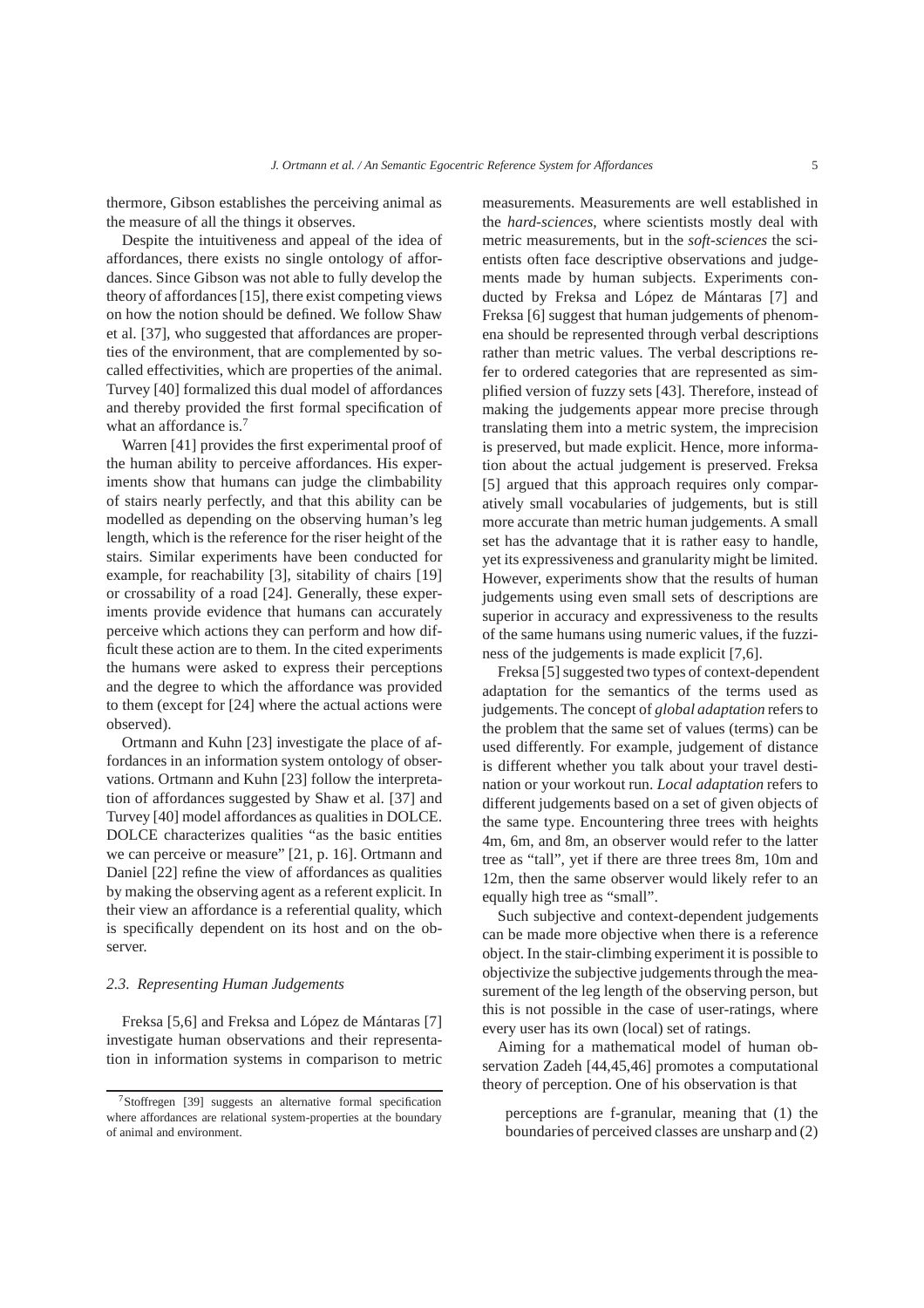the values of attributes are granulated, with a granule being a clump of values (points, objects) drawn together [...]." [44, p. 73]

In contrast to this, measurements are numerical and crisp. In a similar way to Freksa [5,6] and Freksa and López de Mántaras [7], Zadeh [44,45,46] first argues for a distinct treatment of perceptions based on their specific characteristics, but goes on to state that the computational theory of perception applies to both, perceptions and measurements, or in other words, that measurements are a special case of perception. In essence, the computational theory of perception takes linguistic propositions and assigns fuzzy semantic constraints to them. The computational theory offers means to compute and propagate the fuzzy truth values.

The presented work imparts the important insights that (1) the results of (technical) measurements and (human) perception fall in different scales, but that (2) there exists a theory of perception that is general enough to cover the results of measurements and perception.

#### **3. Examples**

Two exemplary affordances are used to show the potency of egocentric semantic reference systems for affordances: (1) The stair-climbability afforded by a step to a person and (2) the hikability afforded by a hiking path to a hiker. The examples are chosen from very different domains and scales each capable of demonstrating the specific peculiarities and challenges that occur at that scale and domain. Additionally, this allows highlighting the specific characteristics of very different domains and shows that our approach is general enough to deal with them without any modification.

#### *3.1. The Stair-Climbing Affordance*

The stair-climbing affordance is the affordance that is offered by a step to a person to climb up that step. It can be easily extended to other objects like the affordance to climb on a chair. The stair-climbing affordance has been investigated in laboratory conditions by the psychologist William H. Warren [41]. It was the first affordance studied in this way and has become a standard example in Ecological Psychology.

The practical relevance of investigating and documenting simple and daily affordances such as the stairclimbability affordance lies, for example, in the design of navigation applications for elderly or handicapped people and in the design of ambient assisted living environments.<sup>8</sup> The greater difficulties that elderly people have in climbing stairs or reaching out to a cupboard have to be taken into consideration to design conveniently liveable environments.

Warren [41] conducted a set of experiments with a group of his students as his subjects. Warren used pictures of stairs instead of real stairs and asked his students to judge the climbability. His results show that his students are perfectly capable to judge the least climbable stairs (i.e. the maximum riser height that the subject thought she or he could climb) and also the optimally climbable stairs (i.e. the stairs with a riser height that appeared most convenient for them to climb). The results suggest two things. Firstly, the perception of his subjects is in perfect accordance to clinical studies and measurements of bodily capabilities and secondly, the riser height of the stairs chosen for least or optimal climbability depends on the subjects leg length. Warren even identifies a ratio between leg length and riser height that is the same across all his subjects. The homogeneity of the group of subjects with respect to their physical fitness and abilities allows for modelling the affordance of stair-climbability based on only one parameter. A more heterogeneous group of people and a more diverse set of objects would require more parameters to accurately model the stair-climbability.

The experiments show that humans have a reference system for stair climbability according to which they can judge the climbability of stairs upon perception. In Warren's [41] set up, the reference frame for climbability can be anchored in the subject's leg length.

#### *3.2. The Hikability Affordance of a Mountain Path*

The hikability affordance is the affordance to hike that a mountain path offers to a hiker. This example is inspired by a web portal $9$  where users can share their reports and judgements of hiking tours. Similar portals exist for many amenities and activities such as hotels, restaurants, runnig-, skating- and cycling tracks, playgrounds etc. The ratings of the degree to which an af-

<sup>8</sup>Ambient assisted living environments are environments that are equipped with non-intrusive technology to support elderly people in independent daily life in their familiar surroundings.

<sup>9</sup>http://www.hikr.org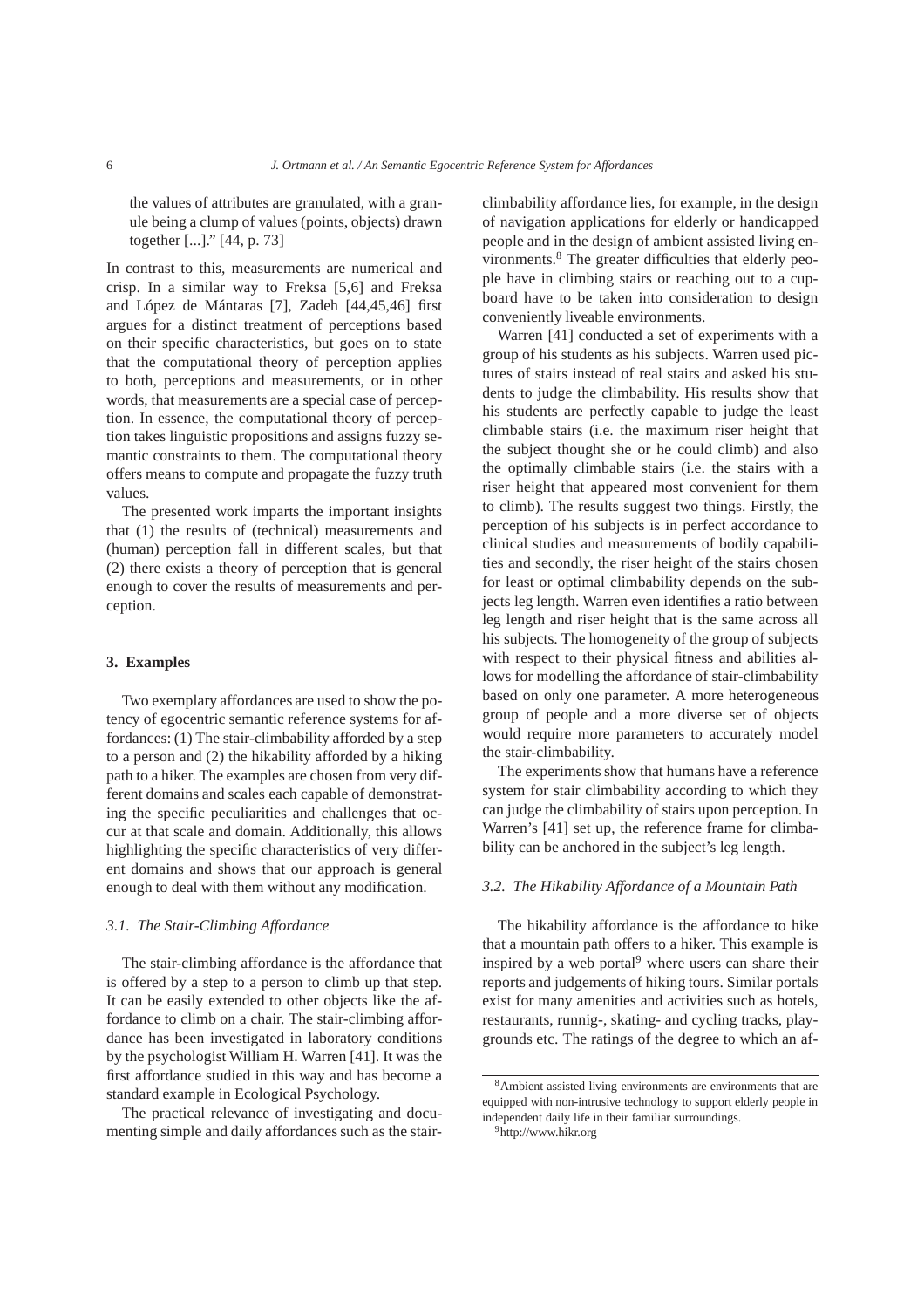fordance is offered to a person is usually made after acting on the affordance.

The individual rating of an amenity cannot be modelled through physical parameters as it is possible for the stair-climbing affordance. Indeed, the hikability of a mountain path depends on the hiker's head of heights, surefootedness, stamina, ability to cope with thin air and on the mountain path's steepness, exposure, height and on many other characteristics. Furthermore, it is not always clear how the properties of the mountain paths are to be taken with reference to the capabilities of the hiker. When rating hotels and restaurants, parameters for social and cultural aspects have to be added. In current rating portals, the rating of a service, amenity or activity is simply the average of all users. However, as indicated before this ignores a bias in the group of observers. For example, a hotel in an area with a lot of nightlife is rated by the predominantly young guests, the high rating might not apply to a family and their expectations. The same applies to the hiking example. A route in exposed and rocky terrain might be rated in a medium difficulty by hikers used to exposed routes, but regardless of the fitness, a person from the lowlands might find the tour very difficult.

To model egocentric reference systems for the hikability affordance that a mountain path offers to a hiker, we have craweled data from the online platform hikr.org. Hikr.org is a community driven portal where registered users can share tour reports. The tour reports have a name, date and contributing hiker, and can have additional attributes such as a list of waypoints (peaks, huts and other landmarks), duration, height gain, height loss, and most importantly a rating. There exist different ratings for hiking paths, winter tours, climbing routes etc. For this work, only the hiking paths and their hikability ratings are of interest. The hiking rating is given according to a scheme ranging from T1 ("Valley Hike") to T6 ("Difficult Alpine Hike"). Tours from all over the world have been contributed, but most tours are from Europe, with a particular bias to Switzerland. Therefore, only tours from Switzerland were taken into account for the prototype. The earliest tour crawled is from 2006 and the extracted dataset ranges until November 6th, 2011.

From the website, a total of 22913 tours were crawled, 15956 of which have a rating. These tours were contributed by 1152 users. The contributions made per user follow a power law distribution, with the top-contributor having 668 tour reports, 81 users having more than 100 reports and a long tail of 313 users having only one report. The tours have a total of 14042 waypoints assigned to them. The waypoints can appear in several tour reports, for example, the waypoint for the Matterhorn appears in 21 tour reports.

#### **4. Datums and Reference Frame for Affordances**

In this section the datum and the reference frame of an egocentric reference system for affordances are introduced. These two aspects are individual to the user and manifest the 'man as measure' postulation. The semantic datum specifies how the primitive values are related to the observable world. The semantic reference frame specifies how the values are related to each other and how values can be derived from the primitive ones. This section develops generally applicable statements about egocentric datums and reference frames for affordances. Readers familiar with foundational ontologies will notice that the terminology used here is inspired by DOLCE. This is not necessary for the theory but is a result of previous work [e.g. 27,28,23,22] and the intention to make this theory applicable in semantic web applications.

#### *4.1. The Egocentric Datum*

The semantic datum specifies how observations values are related to the observables in the world. The semantic datum for affordances specifies how the terms of one particular observer refer to the affordances she observes in the world. Akin to the theory of affordances [10,12], the specification of the semantic datum for affordances makes the observing agent explicit. It takes the observing agent with her qualities and capabilities as the yardstick for the observations. This idea of using the observing agent as a measure for its perception is found throughout the affordance literature [e.g. 10,12,40]. We assume, the observer expresses her observation and thereby provides a set of initial values for observed affordances. This initial set of values, whose meaning is clear to the observer, suffices to specify the semantic datum of the observer. Bringing the theory of affordances into the research on datums in semantic reference systems leads to egocentric semantic reference systems. In an egocentric reference system the human observer is modelled as part of the reference system in the information system. Hence, a partial representation of the user is necessary, for example by specifying qualities or capabilities of the user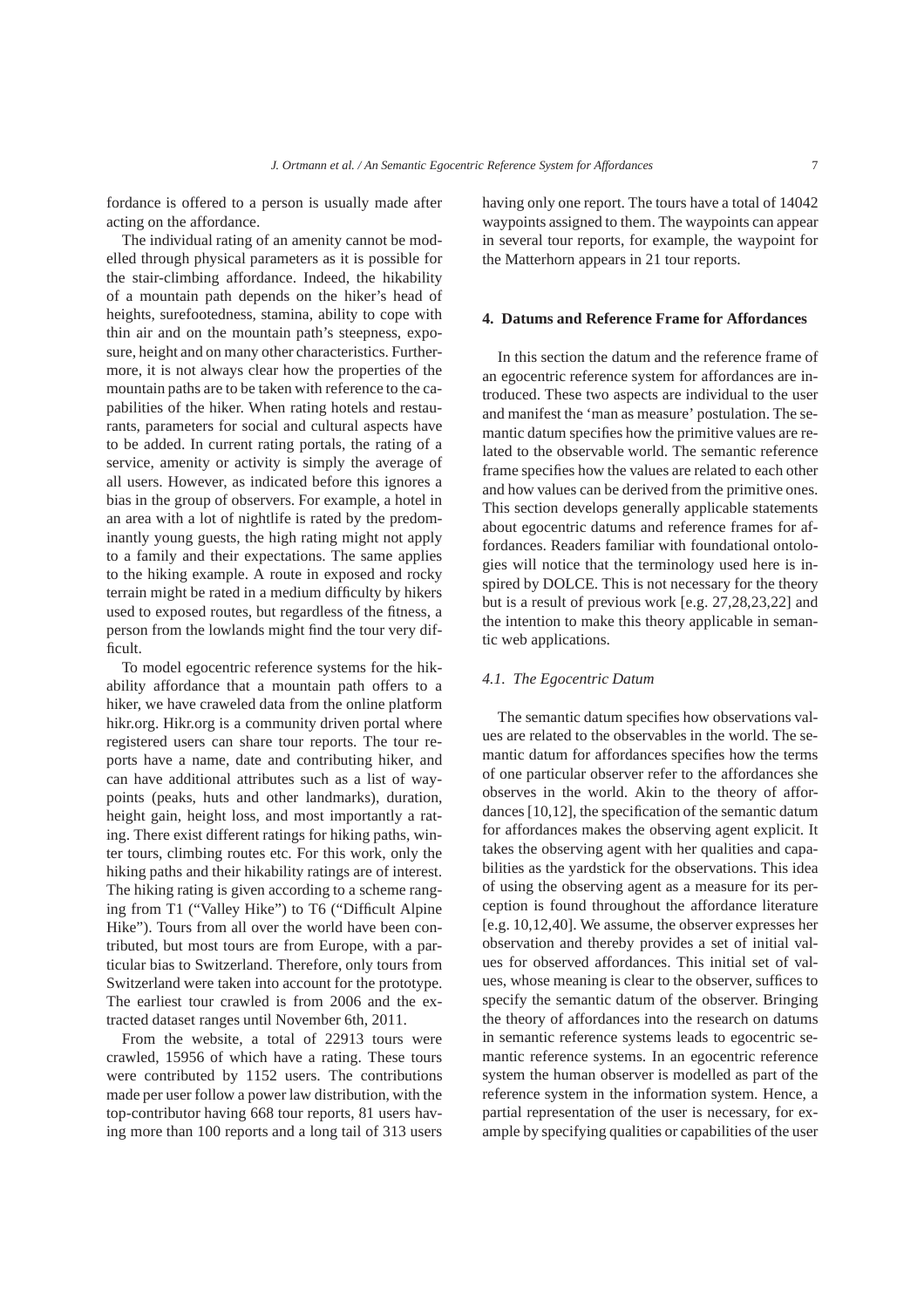

Fig. 3. The observer provides the datum for the reference frame. In the information system the datum can be specified through parameters or realized through a set of fixed sample observations.

or by explicitly relating the results of observations to the observer.

In general, we distinguish two ways to formalize the semantic datum in an information system. Firstly, the egocentric datum can be *specified* through a set of parameters that represent qualities or capabilities of the observer taken with reference to an observable object that provides the affordance. Secondly, the egocentric datum can be *realized* through a set of reference observables, that the user has expressed. The difference between specifying and realizing a semantic datum is similar to the difference between an intensional and an extensional definition of a set. The specification uses parameters to define a mapping between the observables to the values. The realization uses an explicit set of values that are related to an explicit set of observables. Specification and realization of the datum are illustrated in Figure 3.

In the example of the stair-climbing affordance Warren specifies a datum with one parameter that is sufficient to approximate the person's judgements. The parameter is the observer's leg length. The person's leg length is different but fixed for every observer. Hence, the egocentric semantic datum for affordances is determined by the observer and has individual but fixed parameters. The knowledge about the datum parameters allows specifying the perceptual operations, which ground the meaning of expressions [36,34].

Unfortunately, the parameters that specify the semantic datum are not always known. The observer usually does not make the datum explicit. The datums for observations of affordances that are more complex than the stair-climbing affordances and that cannot be modelled based on very few easily measurable physical parameters cannot be specified in this way. For example, the hikability affordance does not only depend on one property of the observer, but a whole set of properties has to be considered, probably with a different individual weighting. In this case, only the realization of the datum through a set of reference points that anchor the reference frame can be derived from the observer's expressions and judgements.

Every individually observed affordance of the same type that is expressed by the observer explicates one particular fix-point that realizes the egocentric datum. For example, the set of rated reports that a hiker posts online realizes the user's semantic datum for hikability in the information system. The judgement of hikability of the observer for one particular mountain path that she hiked is assumed to be certain and fixed for the same conditions.<sup>10</sup>

The statements about the egocentric semantic datum make an important assumption about the symbol grounding problem [11]. The egocentric semantic datum for affordances does not explicitly deal with the symbol grounding problem, but it can be seen to embrace the problem by assuming that there exists an environment that is shared by observers, and that the observers have equivalent access to.

For the egocentric datum this means that the parameters of an egocentric datum are given in other reference frames that are grounded in their respective datum. For example, the leg length and riser height of the stair-climbability datum require a reference systems for length and height measurement. Such reference systems exists and are well known and used. Therefore the grounding problem of stair-climbability is shifted to the grounding problem of length and height and thus excluded from this work. $11$ 

For the realization of the datum through shared observations it is assumed that the observer performs the same observation procedure for each individual hikability affordance. Additionally, it is assumed that observers can identify mountain paths and that a mountain path rated by one person can also be hiked and rated by another person with her own egocentric datum. This corroborates Gibson's claim of a shared environment across observers [10] and avoids solipsist

 $10$ The rating can change according to seasonal or weather conditions, which are not considered in this work.

 $11$ How to deal with the grounding problem has been scrutinized by Scheider [34].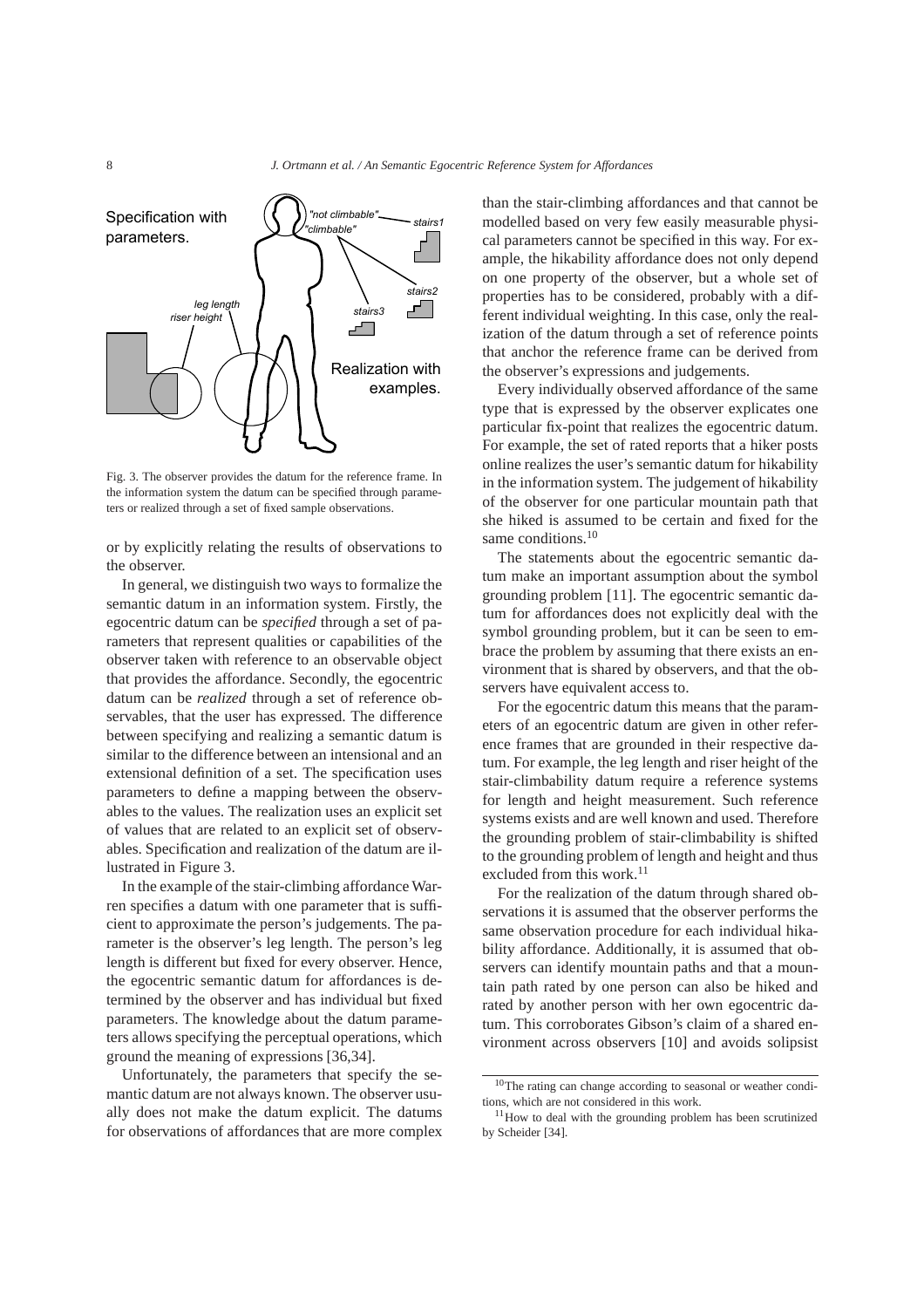positions that could otherwise be derived from egocentric reference systems. Hence, the perceived affordance (its value) is specific to the observer, but the environment, which provides the affordances, serves as a common ground for all observers.

The benefit of evading some of the challenges in the semantic datum comes at the price of a stronger focus on semantic translations. Interoperability among egocentric semantic reference frames ultimately depends on semantic translations from one user's egocentric reference frame into another user's egocentric reference frame.

#### *4.2. The Egocentric Reference Frame*

The egocentric semantic reference frame for affordances specifies the scale and units for the magnitudes of an observed affordance. A magnitude can be seen as a mapping from degrees of an affordance into units of magnitude [2]. A scale is a mode of representation that entails the order and the spacing of the magnitude units that represent the degrees of the observable affordance [2]. In the following the magnitude units are called *values*. If the semantic datum that anchors the reference frame is realized, some of the values are explicitly linked to representations of observables. Additionally, the reference frame allows to assign values to observables which are not yet explicitly rated by the user. The datum can be seen to span the reference frame, and the reference frame specifies how the spanned space is filled with values.

The values do not need to have the same extent on the scale, the values can be fuzzy and they might overlap. Theoretically, each observer can freely choose the values she uses to describe her observations. Practically, the range of values is usually very limited [7,6]. In the mentioned social web applications where users contribute their observations of, for example, the quality of a hotel or restaurant or the difficulty of a hiking path, the values are usually fixed and only few values are used.

Requiring a definite choice of only one rating per observation excludes fuzzy ratings from the application. For hotel ratings, portals often provide a reference frame ranging from zero stars (lowest) to five stars (highest) alluding to allocentric reference frames applied by hotelier associations. In the case of the hiking example a reference frame of values ranging from T1 ("Valley Hike") to T6 ("Difficult Alpine Hike") is applied. Naturally the values of human observations can denote overlapping magnitudes and the values can be fuzzy, but the fuzziness is often excluded by offering a non-fuzzy set of predefined categories.

Predefined values might suggest that they are objective. Yet, the effects of local adaptation [5], when ratings are made in the context of previous experiences, make judgements subjective. Every observer has his own subjective mapping of observed degrees of an affordance to the values for his ratings. Every new rating is adapted to the previous ones. For example, the rating of the same hiking path by a skilled mountaineer and by a visitor on vacation might result in different experiences of difficulty and in different values, even though the same labels and descriptions of the values are used.

The scale of the reference frame specifies the relations among the values. For example an ordinal scale defines an order among values and specifies an ordinal reference frame. Additionally, the relative extent of the magnitudes that the values refer to can be specified. For example an interval scale has values that are ordered and all values denote magnitude degrees of the same extent. The values of an egocentric semantic reference frame for affordances are usually of different size and denote categories. The judgements are usually ordered, but categories can overlap so that the order only applies to categories that do not overlap.

Figure 4, shows a reference frame for the affordance of stair-climbability. The values are delimited according to the results of the maximal and optimal climabability of stairs [41]. In this case, four values termed "low", "perfect", "high" and "too high" (as depicted in Figure 4) can be assumed and are laid out on an ordinal scale. "Perfect" is the value that is used to denote the stairs that are perfectly climbable. This value represents an atomic granule of the observer's perception. Stairs lower than perfectly climbable steps fall into the value "low", higher stairs belong to the value "high", unless the value of the riser height/leg length ratio exceeds the critical point. In a simplified case one can group the first three values into one value termed "climbable", where "climbable" = "low" or "perfect" or "high". The values in the reference frame have a different extent, from an atomic granule for "perfect" climbabiliy to a theoretically unlimited extent for steps that are "too high". The categories in this simple reference frame do not overlap, and the order relation holds across all categories.

In conclusion an egocentric reference frame specifies the allowed values and the relation among them. It usually consists of a set of descriptive values that are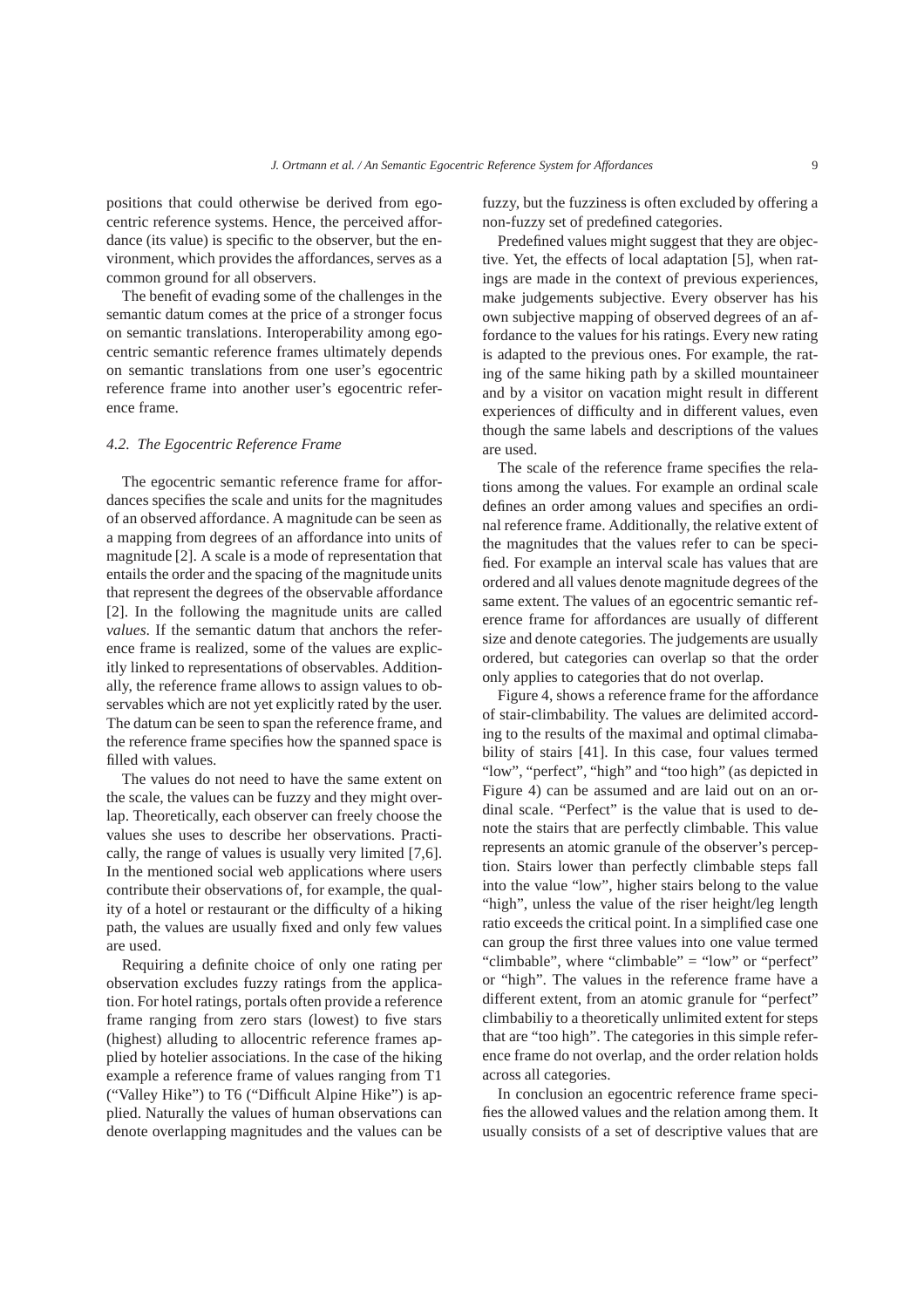

Fig. 4. Reference frame for stair-climbability with granular categories demarcated by the critical and optimal point, atomic granules of perception and metric scale as applied by Warren [41]. The illustration is inspired by [Figure 7.1 in 27, p. 89].

ordered on a nominal, ordinal or partly ordinal<sup>12</sup> scale. The values represent sometimes fuzzy and overlapping sets of individual ratings. The ratings of individuals fall into one of the values of the reference frame.

The theory presented so far allows to establish egocentric semantic reference frames for affordances. The reference frames are grounded in egocentric semantic datums defined by the observing agents. Often a set of values can be predefined, but every user has her own interpretation of the categories that is manifested in the user's personal ratings. It is even possible to let every user have a personal set of units of any size and with labels that the user chooses. Thereby, the egocentric reference frame for affordances substantiates Protagoras' postulation of 'man as measure' in the context of observations.

# **5. Transformations in Egocentric Semantic Reference Systems for Affordances**

Interoperability in egocentric reference systems relies on successful transformations across egocentric reference frames. Establishing egocentric reference systems at first undermines the idea of interoperability, which typically relies on a common basis. The grounding in a shared reference frame along with the transformation that can be built between egocentric reference frames of affordances turn affordances into operational observables. A subjective observations made by one user becomes a valuable information source for another user.

Borrowing from Geographic Information Science, two types of transformations are distinguished: (1) datum transformations and (2) direct transformations. A datum transformation is a transformation based on the datum parameters. The direct transformation establishes a transformation function based on observables, whose values are known in both reference frames.

#### *5.1. Datum Transformations*

The datum transformation is the more fundamental one of the two types of transformations, but it requires explicit knowledge of the datum parameters. If all parameters are known for the input and the output reference frame, then a datum transformation can be derived.

For very simple, purely physical affordances the datum parameters are sometimes known and datum transformations can be derived. One such case is the stairclimbing affordance. In the following, one example of a datum transformation for stair-climbing reference frames (cf. Figure 4) is discussed. Despite the fact that the datum parameter leglength is given on a ratio scale, the datum transformation is a mapping between two ordinal reference frames.

One can define a transformation function  $f$  that takes the parameter  $p_I$  of the input datum, the parameter  $p_O$  of the output datum and the value  $v_I$  that should be transformed as input. The resulting transformation function is shown in Equation 1. To keep the example simple only the values "climbable" and "too high" are used in the equation. If the leg length parameter  $p_I$  of the input datum is bigger than the leg length parameter  $p<sub>O</sub>$  of the output datum and the input value  $v<sub>I</sub>$  is "climbable", then the output value is "climbable" as well. If in the same case the value  $v_I$  is "too high", then no constraint can be projected into the target reference frame and the output value can be "climbable" or "too high". If  $p_I$  is smaller than  $p_O$  and  $v_I$  is "too high", then also the output value will be "too high". If in this case the rating is "climbable", again no statement can be made about the climabability and the output value

<sup>12</sup>Partly ordinal in the sense that the order relation does not hold between overlapping values. This is not to be confused with a partial ordering.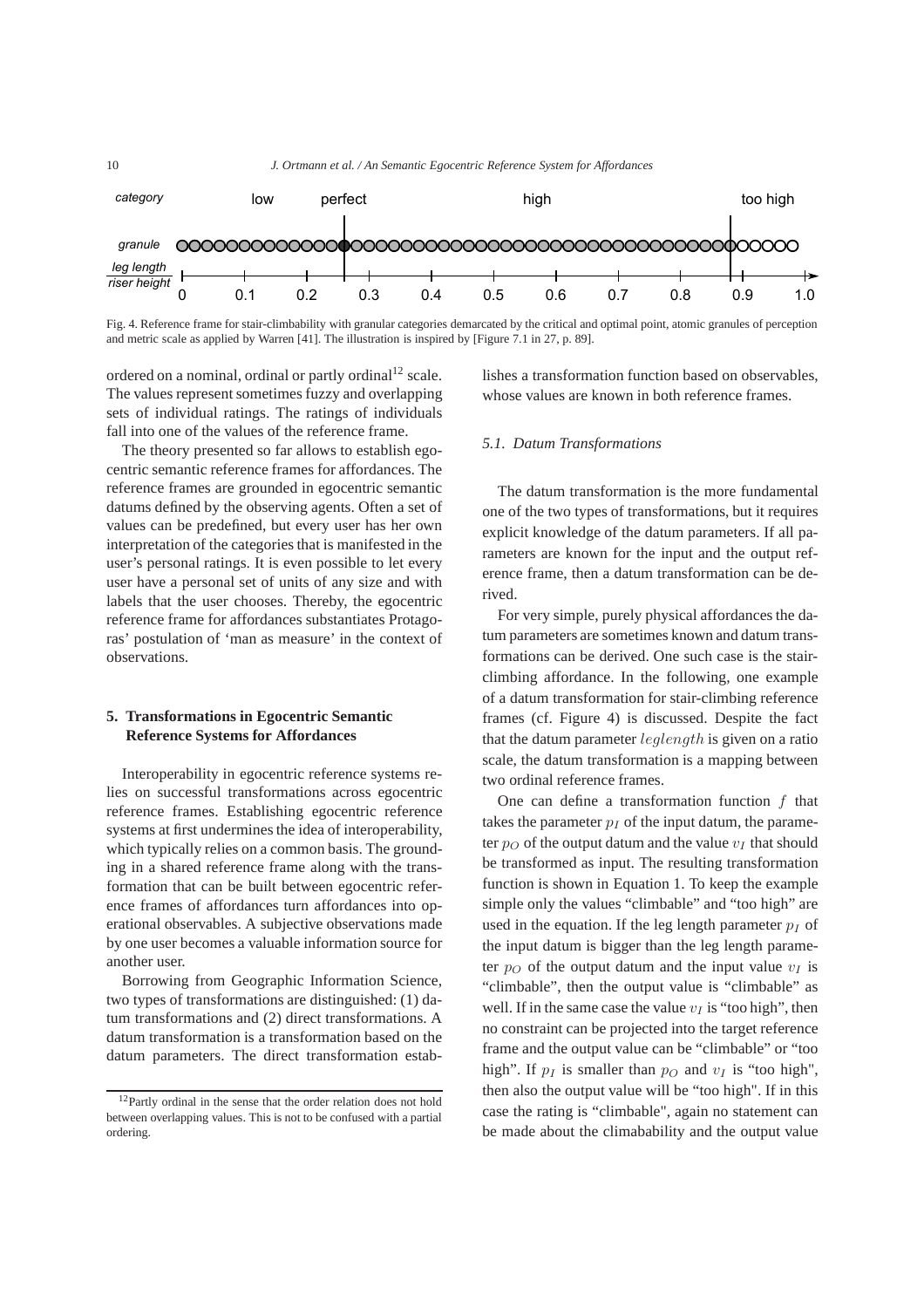is "climbable" or "too high".

$$
f(p_I, p_O, v_I) = \begin{cases} \text{``climbable''} \\ \text{if } p_I > p_O \text{ and } v_I = \text{``climbable''} \\ \text{``too high''} \\ \text{if } p_I < p_O \text{ and } v_I = \text{``too high''} \\ \text{``climbable'' or "too high''} \\ \text{otherwise} \end{cases}
$$
(1)

The transformation function with all four above mentioned values "low", "perfect", "high" and "too high" is shown in Equation 2. The transformations of ordinal reference frames can be seen as a transformation of qualitative boundaries into the output reference frame that exclude certain values from the interpretation of the value in the output reference frame.

$$
f'(p_I, p_O, v_I) = \begin{cases} \n\text{``low''} & \text{if } p_I < p_O \text{ and } v_I = \text{``low''} \\ \n\text{``low'' or "perfect''} & \text{``high''} \\ \n\text{``limbable'' or "too high''} \\ \n\text{``climbable'' or "too high''} \\ \n\text{``climbable'' or "too high''} \\ \n\text{``climbable'' or "too high''} \\ \n\text{``limbable'' or "too high''} \\ \n\text{``f } p_I > p_O \text{ and } v_I = \text{``power''} \\ \n\text{``right'' or "too high''} \\ \n\text{``too high''} \\ \n\text{``too high''} \\ \n\text{``too high''} \\ \n\text{``too high''} \\ \n\text{``too high''} \end{cases} \tag{2}
$$

The function f and f' apply to the case that  $p_I \neq p_O$ . In the case of  $p_I = p_O$  the transformation function is the identity function. The transformation functions  $f$ and  $f'$  are not uniquely defined as mappings into only one of the original values, but there exists cases where the original values are mapped to the union of two or more values.

The practical benefit of a datum transformation for semantic web applications might seem arguable. In many applications of simple, physical affordances, datum transformations are not necessary because the agents and the objects in the environment are sufficiently modelled to allow direct computations of the ratios that stand for the affordance. For example, in an ambient assisted living apartment all objects that afford climbing, in particular the stairs, are known with their height. Therefore, the climbability affordances for a new resident could be calculated when the new resident's length is known. In many cases, such an apartment is already designed according to the parameters of prospective residents.

However, reference systems for simple, physical affordances can be used as a common ground for datum parameters of more complex affordances. Furthermore, artificial agents, such as robots, which are usually equipped with technical sensors, can benefit from datum transformations.<sup>13</sup>

#### *5.2. Direct Transformation*

A direct transformation requires the identification of values denoting the same entity in the world within different reference frames. The identification of this entity assumes the existence of a reference system for the entity that is shared across the agents who define the input and output reference systems. Given a set of entities whose values for the observed affordance are known in the original and in the target reference frame, there are different ways to derive the transformation function. This work uses a method of transformation that is closely aligned with the method of coordinate transformation in Surveying [cf. 13,8]. In the following the representation of values, the establishment of the transformation function and a small example are discussed.

# *5.2.1. Representing the Values for Direct Transformations*

To allow for a direct transformation the representations of the values have to be brought into an interoperable form of representation. As there are no constraints on this in the egocentric reference frame, it cannot be assumed that the values and terms in one reference frame are convertible into the values and terms of another reference frame in their respective form. This article employs a simple vector form, as used in Information Retrieval [32], to represent the values of the ordinal reference frame. The vector's dimension is equal to the number of possible values. Such a vector allows to better deal with the discrete nature of the values than a single value for the rating. The vector's dimensions are linearly independent. The linear independence of the

<sup>&</sup>lt;sup>13</sup> see for instance [31,30] for an example of a system of agents interacting with each other and with the environment and [29] for a functional affordance-based model of a robot.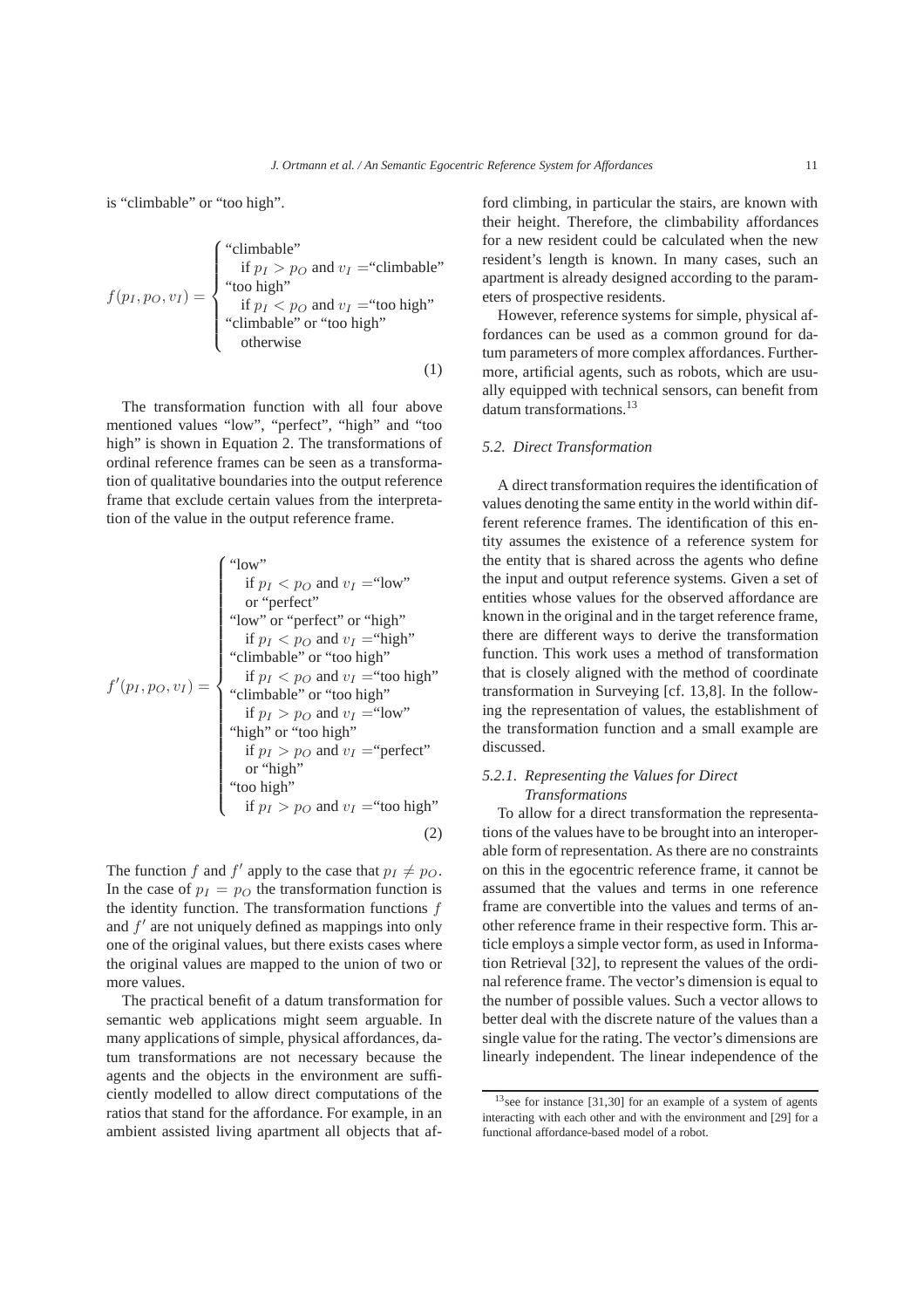vectors dimensions causes a loss of information about relations between the values. In particular, the ordering among values is no reflected. An extended model for vector representation that allows linear dependence of values has been suggested in [42]. To avoid overly increasing complexity of our transformations this model has not been explored for this work.

As the vector representation is rather space consuming on paper, a simpler example than the six-value reference frame of hiking paths is used.<sup>14</sup> The reference frame has three values T1 ("Valley Hike"), T2 ("Mountain Hike") and T3 ("Challenging Mountain Hike"). These values correspond to the canonical unit vectors as follows:

$$
\mathbf{T1} = \begin{bmatrix} 1 \\ 0 \\ 0 \end{bmatrix}, \quad \mathbf{T2} = \begin{bmatrix} 0 \\ 1 \\ 0 \end{bmatrix}, \quad \mathbf{T3} = \begin{bmatrix} 0 \\ 0 \\ 1 \end{bmatrix} \tag{3}
$$

It has to be kept in mind, that even though vectors with numbers are used, the values are not given on a metric scale, but they still represent ordinal values. For computations, the simplest way is to interpret the zeros and ones in the vector as boolean values, so that the canonical unit vectors would represent only one value. However, transformations can result in vectors different from those depicted in Equation 3. A vector resulting from a mapping from  $T1_I$  in the input reference system to either  $T1<sub>O</sub>$  or  $T2<sub>O</sub>$  would have a 1 in the dimension for T1 and T2. These examples would be interpreted into the following predicates:

$$
\begin{bmatrix} 1 \\ 0 \\ 0 \end{bmatrix} \rightarrow T1 \land \neg T2 \land \neg T3, \quad \begin{bmatrix} 1 \\ 1 \\ 0 \end{bmatrix} \rightarrow T1 \lor T2 \land \neg T3 \quad (4)
$$

A slightly more expressive interpretation of the vectors in Equation 3 takes the component values as probabilities of value membership. The vectors in Equation 3 express that the rating is 100% certain. This is reasonable for the user-ratings, which are directly contributed by the user. The move to interpret the numbers in the vector not as the ordinal value but as probability for an observable is a mathematical "trick" [2, p. 106]. It allows for quantitative computations on the values, that are not possible with the original ordinal values. However, this has to be kept in mind throughout the transformation. In the intital case when users

give a rating according to a predefined scheme of ordinal or nominal values, the values correspond to the canonical unit vectors given in Equation 3. The resulting vectors can carry probability values that must add up to 1.<sup>15</sup> For example, it is possible to express that the transformed rating of the path is T1 with a probability of 0.8 and T2 with a probability of 0.2 in a target reference frame:

$$
\begin{bmatrix} 0.8\\0.2\\0 \end{bmatrix} \to (T1, 0.8) \land (T2, 0.2) \land (T3, 0) \tag{5}
$$

The vector represents a fuzzy predicate, and a translation back into a reference frame with non-fuzzy values is only possible by giving up the information about the probabilities or by approximating it through a fixed set of special predicates. Alternatively, the reference frame can be modelled to take fuzzy values.

#### *5.2.2. Establishing the Transformation Function*

Given the algebraic representation of the values as vectors, the transformation function takes the form of a weight matrix. The weight matrix is multiplied with the input vectors and results in the output vector, which represents the value in the target reference frame. Again, the mathematical approach is closely related to well-known approaches for coordinate transformations in Surveying [e.g. 13,8]. The general formula is written down as follows:

$$
O = W * I \tag{6}
$$

Writing out the vectors and the weight matrix the general form of the equation looks like this:

$$
\begin{bmatrix} O_1 \\ \vdots \\ O_m \end{bmatrix} = \begin{bmatrix} w_{11} & \cdots & w_{1n} \\ \vdots & \ddots & \vdots \\ w_{m1} & \cdots & w_{mn} \end{bmatrix} * \begin{bmatrix} I_1 \\ \vdots \\ I_n \end{bmatrix}
$$
 (7)

The matrix  $W$  is an interaction matrix [2] between the two sets of values given by the two users for the shared observables. It contains weights that state which impact the various components from the input vector have on the output vector.  $w_{ij}$  models the impact that the  $j<sup>th</sup>$  component of I has on the  $i<sup>th</sup>$  component of

<sup>&</sup>lt;sup>14</sup>The reference frame used in the implementation has six values. Only the first three values are used here.

<sup>&</sup>lt;sup>15</sup>This claim ignores cases where rounding leads to a sum different than 1, for example, when the three values denote one third, which is represented as 0.33, then the sum only adds up to 0.99. This problem does not change the theory.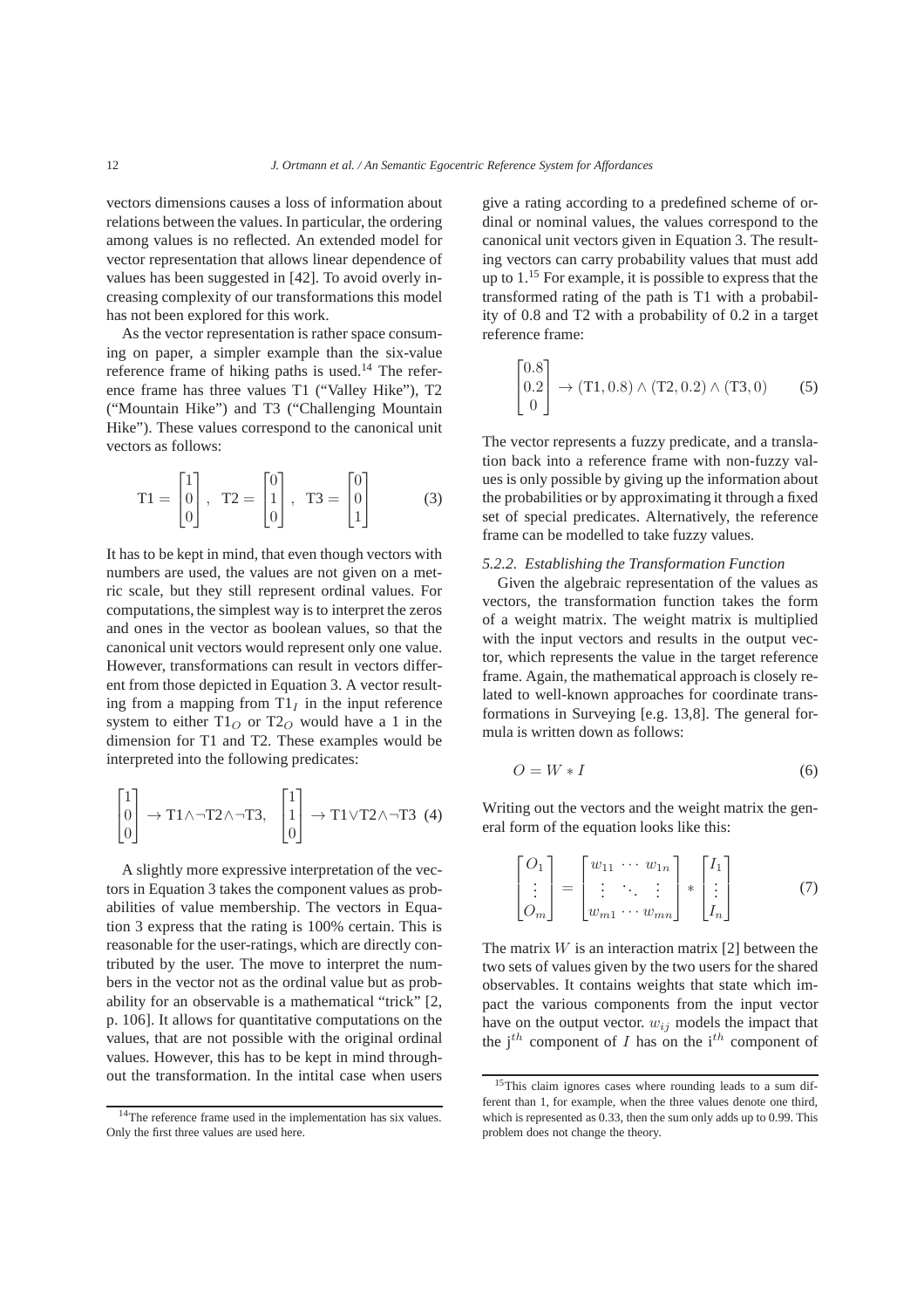O. In the general case the matrix does not need to be a square matrix, but can also transform between reference systems with different numbers of values. The major challenge is to find the values for the weight matrix W.

In geographic reference systems the matrix is built up by first identifying points whose coordinates are known in both systems. When a sufficient number of points has been identified in both systems, a system of equations is set up and solved to derive the matrix weights.

There is no sufficient number of shared observables for a transformation between semantic reference frames for human observations. A higher number usually results in more accurate results, but there are exceptions to this rule, for example when the observables are not exactly equivalent. This can be caused by time difference between the observations, a restaurant might be renovated or change the chef, the area of a hotel might change, or a hiking path can be in a different condition in fall than it is in summer. Additionally, in many cases the very high values might not be used for ratings by a user. In the hikability rating scenario the tours given the highest value typically require substantial experience and mountaineering skills, which only few users have. Hence, a matrix with missing weights in some places is the normal case rather than the exception. Additionally, the ratings are not unique as coordinates for locations are. Different observations of affordances are very likely to take the same descriptive value. For a boolean weight matrix this work suggests three simple rules to fill the weight matrix:

- (1)  $w_{ij} = 1$  if there exists a shared referent that is rated with the  $j^{th}$  value in the input reference frame, and that is rated with  $i^{th}$  value in the output reference frame.
- (2)  $w_{ij} = 0$  if there exist one or more shared referents that are rated with the  $j<sup>th</sup>$  value in the input reference frame, and none of them are rated with  $i^{th}$  value in the output reference frame.

(3)  $w_{ij} = NA$  if there is no shared referent that is rated with the  $j^{th}$  value in the input reference frame the weight is assigned the value "NA" for not available.

An approach to reduce the number of unspecified places is to exclude the dimensions that represent values that the user does not use. The changes in the components have to be considered when establishing the matrix.

Moving to a weight matrix for the transformation of vectors that represent probabilities, rules (2) and (3) remain the same as compared to establishing a boolean weight matrix, only rule (1) has to be adapted:

(1') 
$$
w_{ij} = \frac{|v_{O,i}|}{|v_{I,j}|}
$$
 if there exists a number  $|v_{I,j}| > 0$  of shared referents that are rated with the *j*<sup>th</sup> value in the input reference frame and that are rated in the output reference frame, then  $w_{ij}$  is the ratio of the number  $|v_{O,i}|$  of shared referents that are rated with the *i*<sup>th</sup> value in the output reference frame to the number of shared referents  $|v_{I,j}|$ .

For example, if in a three value rating system with values T1, T2, T3 there are three tours rated  $T1<sub>I</sub>$  in the input reference frame, and these tours are rated  $T1_{O}$ , T1<sub>O</sub> and T2<sub>O</sub>, then  $w_{11} = 0.67$  and  $w_{21} = 0.33$ , rounded to the second decimal place.

#### *5.2.3. Example*

In the following example, we consider two avid hikers –Ian and Otis– who both completed six similar paths and rated their individual experiences. Otis would like to hike a seventh path that Ian has hiked before and needs a transformation of Ian's rating into his own rating. Table 1 shows the values Ian and Otis assigned to the hikabilities of the paths. The table also shows that the entity in the real world that Ian refers to as Path 1 must be the same as the entity that Otis refers to as Path 1. This assumes an underlying allocentric reference frame for the paths (not their affordances) as reference objects.

Table 1 Values resulting from Ian's and Otis' tour ratings.

|        | Ian             | Otis            |
|--------|-----------------|-----------------|
| Path 1 | $T1_I$          | $T2_O$          |
| Path 2 | $T1_I$          | T1 <sub>O</sub> |
| Path 3 | $T2_I$          | $T3_O$          |
| Path 4 | $T2_I$          | $T2_O$          |
| Path 5 | $T1_I$          | $T1_O$          |
| Path 6 | $T3_I$          | $T3_O$          |
| Path 7 | T2 <sub>I</sub> |                 |

To fill the weight matrix, the probabilities of a mapping from  $T1<sub>I</sub>$  to values in O are calculated from the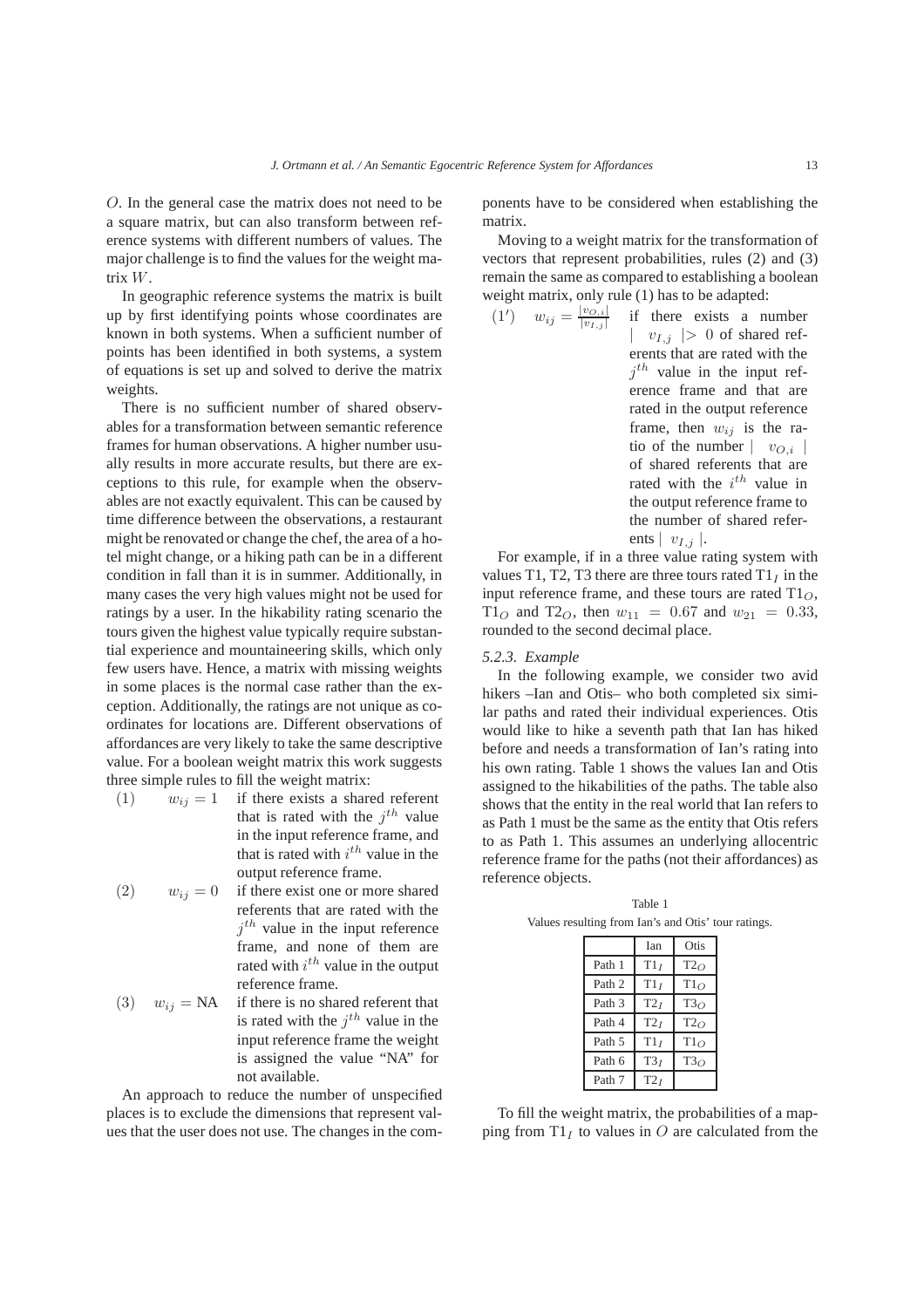given matches. In the example the three paths rated with the value  $T1_I$ , are rated two times with  $T1_O$  and once with  $T2_O$ . According to rule (1'), the weight  $w_{11}$ is constructed as follows: There exists a path rated with value 1 (T1) in the input reference frame (Path 1, 2 and 5) and two of these paths (Path 2 and 5) are rated with value 1 (T1) in the output reference frame, which gives a ration of  $2/3$  for the weight  $w_{11}$ . Likewise, there exists one path (Path 1) among the three paths rated  $T1_I$ that is rated with value 2 (T2) in the output reference frame. This gives a ratio of  $1/3$  for the weight  $w_{21}$ . This leads to a mapping of  $T1<sub>I</sub>$  as follows (the components are rounded to the second decimal place):

$$
\begin{bmatrix} 1 \\ 0 \\ 0 \end{bmatrix}_I \rightarrow \begin{bmatrix} 0.67 \\ 0.33 \\ 0 \end{bmatrix}_O \tag{8}
$$

So, the mapping expresses that a path that is rated with  $T1<sub>I</sub>$  is rated with a probability of 0.67 as T1<sub>O</sub> and with a probability of 0.33 as  $T2_O$ . Applying rule (1') to each weight in  $W$  the resulting weight matrix looks like this:

$$
W = \begin{bmatrix} 0.67 & 0 & 0 \\ 0.33 & 0.5 & 0 \\ 0 & 0.5 & 1.0 \end{bmatrix}
$$
 (9)

Hence, Path 7 would result in a probabilistic rating of 0.5 for  $T2_O$  and 0.5 for  $T3_O$ :

$$
\begin{bmatrix} 0\\0.5\\0.5 \end{bmatrix}_O = \begin{bmatrix} 0.67 & 0 & 0\\0.33 & 0.5 & 0\\0 & 0.5 & 1.0 \end{bmatrix} * \begin{bmatrix} 0\\1\\0 \end{bmatrix}_I
$$
 (10)

As a result, a theory that allows to account for the values of individual user-ratings taken with reference to the user's specific capabilities is established. Furthermore, the transformations allow to estimate additional ratings, based on transformations from a second user's values into the first user's reference frame.

# **6. Egocentric Semantic Reference Systems for Semantic Web Applications**

In the introduction it was hypothesized that an egocentric semantic reference system for human observations of affordances allows capturing the subjective meaning of observation values in ordinal reference frames. This section presents a prototypical implementation of an egocentric semantic reference system. The prototype illustrates at hand of a social web application how user ratings can be represented accurately and ontologically correct, how this helps to overcome the challenges of individual and subjective ratings and how these ratings can be transformed across the users' ordinal reference frames without making unnecessary and invalid assumptions about the user's reference frame and its values.

Throughout this section typewriter font will be used to indicate RDF<sup>16</sup> nodes like User. RDF classes start with a capital letter, RDF properties start with a lower case letter.

# *6.1. The hikr.org Dataset*

After crawling the data from the hikr.org website, the proprietary stored data have been processed according to the Linked Data principles [1] and stored as an RDF-graph. The Linked Data approach focuses on linking data items and datasets and describing them by reference to URIs. It allows representing the hiking dataset in a flexible way, which also complies to semantic web standards. The adherence to semantic web standards such as RDF and SPARQL<sup>17</sup> also increases the reproducibility of the results. The original data is retrievable through the hikr.org portal.

The graph structure of the dataset is depicted in Figure 5.<sup>18</sup> The respective properties and classes have been added in the processing step, aiming to approximate the structure of the dataset as presented on the website as closely as possible. The total number of triples added up to 552912 and is stored in a Jena See http://jena.apache.org/index. html triple store with a fuseki SPARQL server. The SPARQL endpoint<sup>19</sup> allows to query the RDF graph through the SPARQL Query Language for RDF. The RDF graph has five classes: Tour, Waypoint, User, Region and HikingDifficulty. The class Region is not used in this work. Additionally, the individuals of these classes are connected through relations, i.e. RDF object properties. Each Tour individual, which represents a rated tour is related through hike-rating to an individual of

<sup>16</sup>The Resource Description Framework (RDF), see http:// www.w3.org/RDF/

<sup>17</sup>see http://www.w3.org/TR/rdf-sparql-query/ <sup>18</sup>The concept maps have been created in CMap Tools, available for download at http://cmap.ihmc.us/

<sup>19</sup>At http://spatial.linkedscience.org/sparql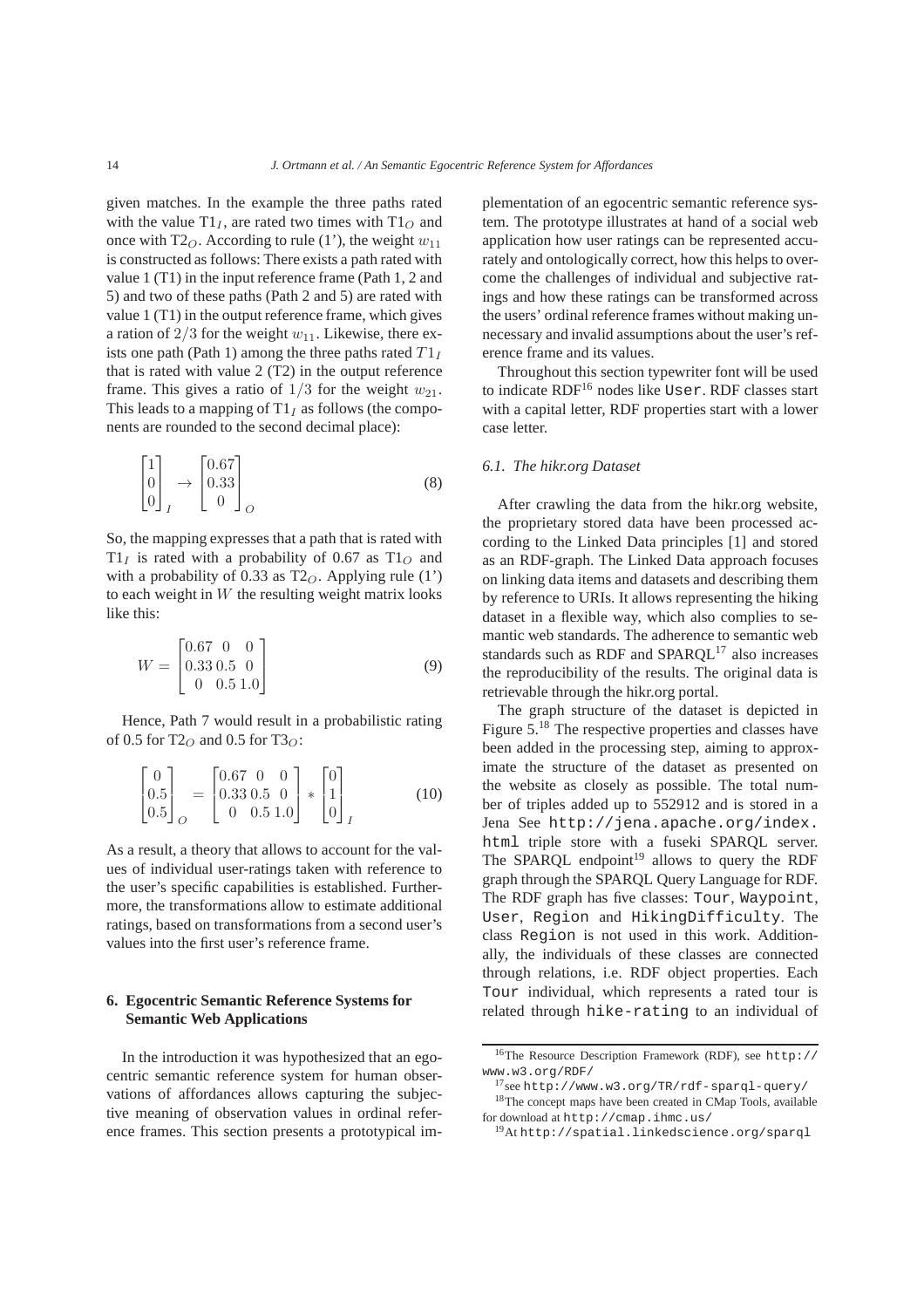

Fig. 5. Concept map illustrating the RDF dataset of hiking tours. The numbers in brackets present the number of individuals for classes and the number of subject-property-object triples for properties. Large round boxes represent classes, small square boxes represent datatypes.

HikingDifficulty. User individuals are related to Tour individuals through the relation has-hiked, and the inverse relation hiked-by. Similar relations has-visited and visited-by exist between User individuals and Waypoint individuals. Waypoint individuals are assigned to Tour individuals through the waypoint relation, and through the inverse has-tour relation. The datatype properties height-gain, height-loss and duration are specified for the individuals of the class Tour. The Waypoints can have a datatype property altitude. Additionally, all individuals have a datatype property title from the Dublin Core Metadata Element Set<sup>20</sup>.

# *6.2. Establishing an Egocentric Semantic Reference Frame and Datum*

To establish a semantic reference system for observations of affordances, this work draws from previous work by Probst [27,28] and is loosely aligned to DOLCE. DOLCE models observable qualities in a socalled EQQS-pattern [20], wherein a quality (Q) inheres in an entity (E). The magnitude of the quality is a quale (Q), which is a region in a quality space (S). Probst [27,28] suggests modelling qualities according to the DOLCE pattern and then built a reference frame as a second layer of representation of qualities and qualia in a partitioned reference space. This model corresponds closely to Bunge's [2] analysis of measurement, which distinguishes properties (DOLCE qualities) from property degrees (DOLCE qualia), which are mapped to magnitude units (Probst's reference regions), which then are ordered on a scale (Probst's reference space). The ontology design pattern for referential qualities [22] together with Probst's [27,28] reference spaces allows to establish an egocentric semantic reference frame and a semantic datum for affordances.

The prototypical implementation of the egocentric semantic reference system makes one important simplification. The implementation does not make the distinction between qualia and quality spaces on the one hand and reference regions and reference spaces on the other, which was suggested by Probst [27,28]. Instead, the implementation only models the qualia as values and the quality spaces as reference frame. The main reason for this simplification is a significant reduction in the complexity and size of the implementation. The simplification does not affect any of the reference system's parts. However, it comes at a loss of ontological and cognitive accuracy<sup>21</sup>. We discuss the details and implications of the simplification in Section 7.

The datum in the egocentric reference system is given through the observer. The ontology design pattern for referential qualities [22] allows to include the observing agent as a required entity for the observed affordance. Ergo, the observer as datum is accounted for. In the case of the hikability example, no datum parameters, i.e. qualities of the observer, are specified. However, the explicit consideration of the observ-

<sup>20</sup>see http://dublincore.org/documents/dces/

<sup>21</sup>Accuracy in the sense of strictly following DOLCE.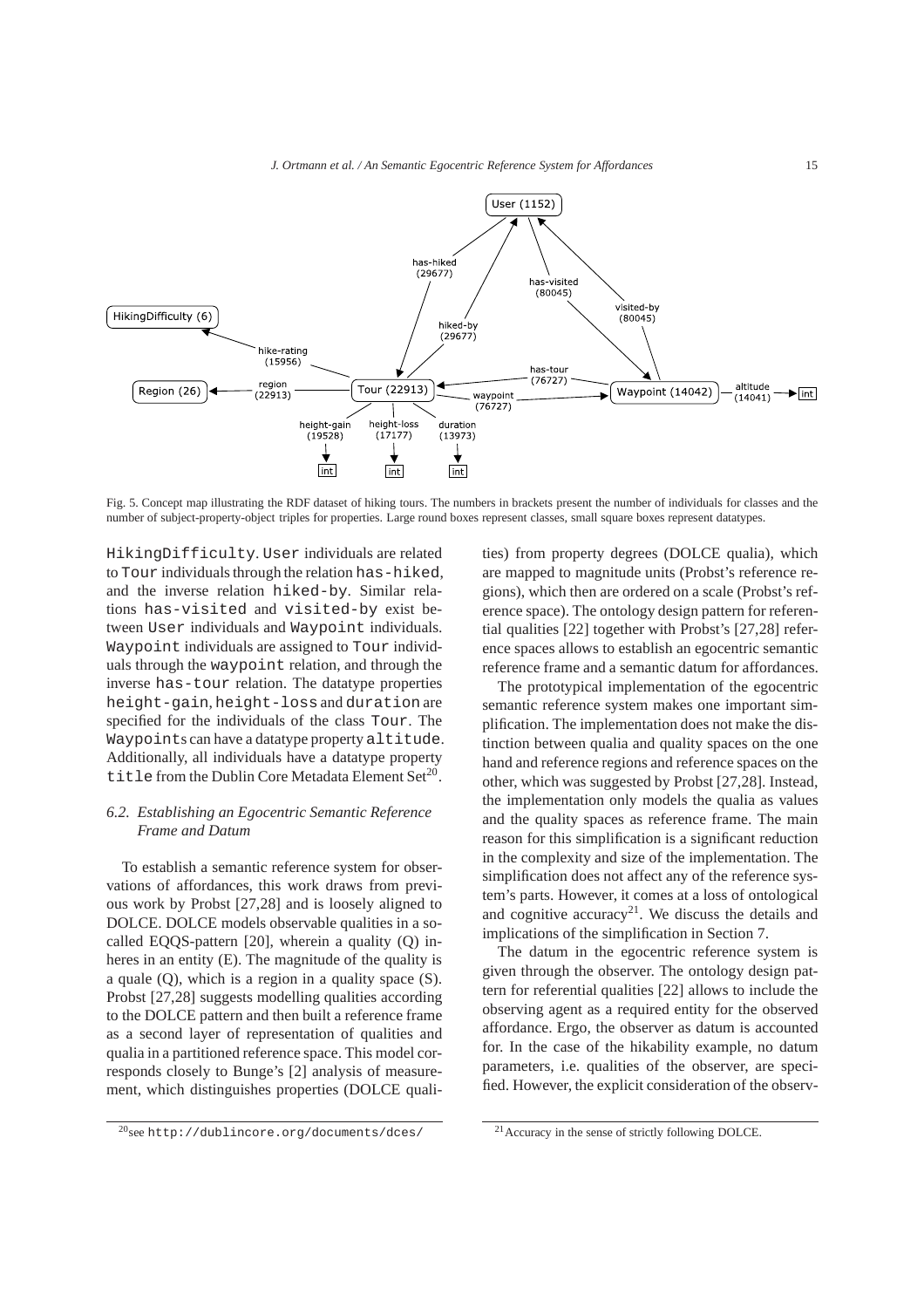ing agent is manifested in modelling every individual observer with its own egocentric semantic reference frame. That is, instead of six values for the whole dataset, there are six values for each user in the implementation of the egocentric semantic reference systems for hikability affordances.

Classes and individuals that represent the affordancequality, the quale and the quality space have to be added. The extended EQQS pattern requires at first an entity in which the quality inheres, i.e. the thing that provides the affordance. The implementation uses the class that originally was intended to represent the tour report. However, as the tour report is a representation of the path which is the hikable entity in our case, this move of not interpreting the Tour class as a representation of a representation, but to see the Tour class just as representation can be considered as an ontological cleaning of the dataset. It turns out, that the assignment of a difficulty to a tour report is ontologically inaccurate because the path is rated and not the tour report. For the hikability affordance a new class Hikability is created along with individuals for every rating given by a user. As the user is an integral part of the hikability affordance, paths hiked by more than one user, also have more than one hikability affordance. This leads to 29677 individuals for the hikability affordance, each related to a path and a user. The classes so far represent the affordance as a quality but not yet the rating. The actual rating that is assigned to the affordance is the quale (the class hQuale). Since not all paths were rated in the original dataset, only 20559 out of 29677 Hikability individuals have a quale assigned to them. A quality has one quale in each reference frame in which it is observed. Given 1152 users, there are 1152 egocentric frames with six values each. Therefore, there exist 6912 hQuale individuals, which are part of the 1152 respective quality spaces (class hQSpace).

The dataset modelled with reference frame and datum is depicted in Figure 6. In total, the tripleset including the semantic reference frame is with 715241 triples about 30% bigger than the original dataset. The reference frame and the datum capture for the semantics of human judgements of the hikability affordance that a mountain path affords to a hiker. The human judgements are given as terms referring to six possible values. The meaning of the term is grounded in the user, and by extension in the user's use of these terms to refer to specific paths in the mountains. The resulting category of individual judgements with the same value establishes the extension of the term's meaning for a user.

#### *6.3. Performing Semantic Transformations*

The final step to an operational notion of affordance observation is the implementation of semantic transformations. Unfortunately, there is far less previous work that can be drawn from. Therefore, some pragmatic simplifications have to be made throughout the establishment of semantic transformations.

There are 1152 reference frames in the dataset, and transformations are specific to each pair of two reference frames. Not only the sheer amount of possible transformation functions, but also the dynamic nature of community driven portals, with an ever changing (increasing) dataset impedes a pre-computation of weight matrices. To provide an idea of a typical application that requires a semantic transformation a small scenario is chosen:

*Rita plans to visit a friend in Lucerne and would like to hike up the famous Rigi Mountain close by. As she has never hiked in this region before, she would like to know how difficult it would be for her to hike the Rigi (and maybe even which route to take).*

The waypoint for Rigi Kulm<sup>22</sup>, the top of the Rigi Mountain appears in 91 tour reports. 89 of these reports are rated, with ratings ranging between value T1 to T5. Rita is a frequent user of the hiking portal, she contributed 92 reports to the portal. 85 of her reports are rated according to the given six-value rating scale. Rita lives in the Italian-speaking region of Switzerland, and has hiked mostly in the Canton of Ticino.

The matching of tours poses an additional challenge in the hikr dataset. Each tour report is unique, and refers to a specific hike on a hiking path at a certain date. A shared reference frame for hiking path referents in the real world is missing. Therefore, the approach here has to resort to the waypoints assigned to the hiking path. The waypoints are predefined in the hiking portal, and the set of waypoints can be considered an allocentric reference frame. The matching of paths can only be performed at hand of a similarity measure that allows to treat sufficiently similar paths as equivalent. This work uses an overlap of waypoints

<sup>22</sup>Waypoint Rigi Kulm: http://www.hikr.org/dir/ Rigi\_Kulm\_4131/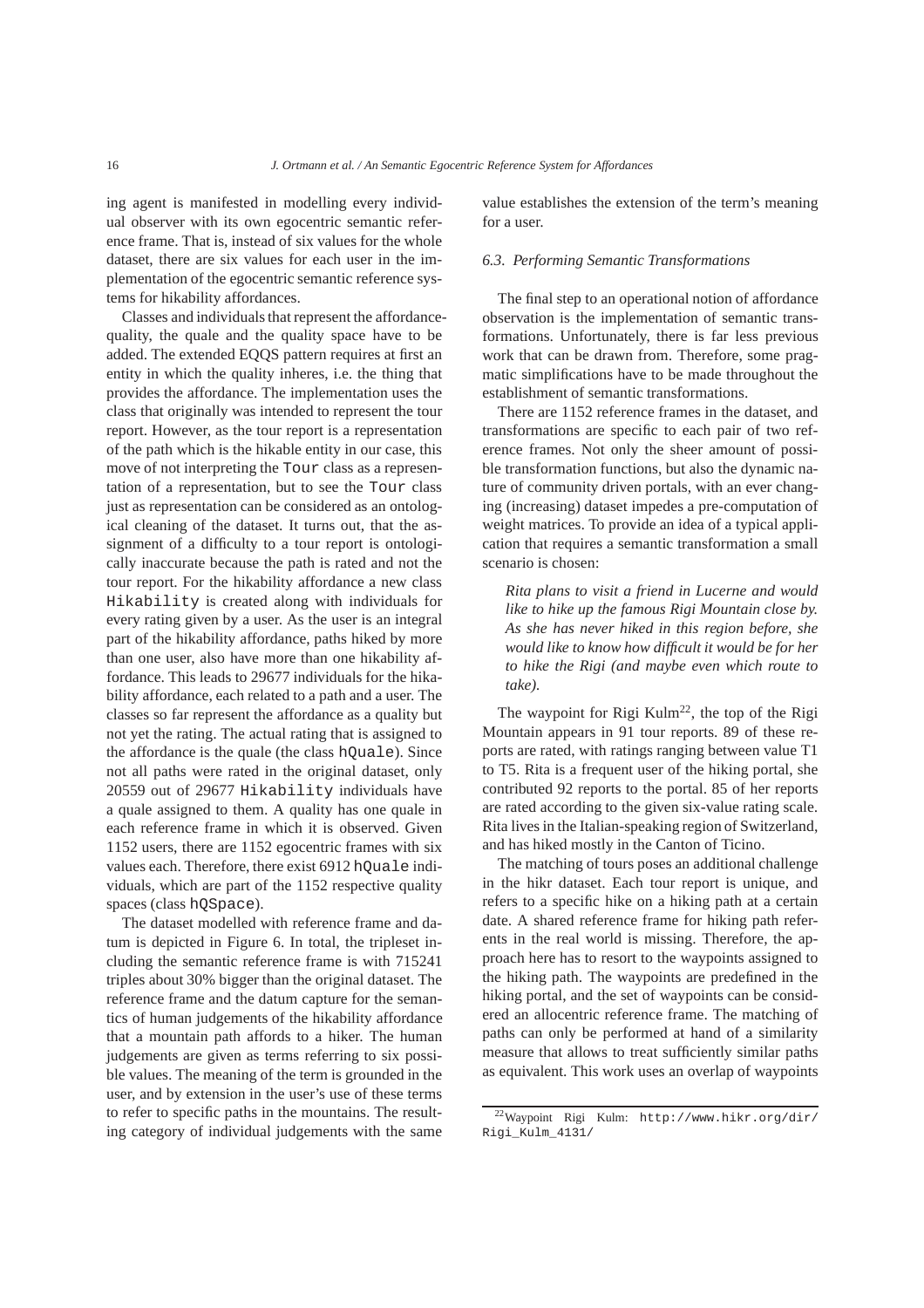

Fig. 6. Concept map illustrating the RDF dataset of hiking tours including the reference frame for hikability. Classes of the original hikr.org dataset are depicted in white, the classes for the reference frame extension are shown in grey. Properties between individuals are depicted as arrows between the classes of individuals.

among paths as naive measure for the similarity of paths.

To derive an expected rating of a path to the Rigi in Rita's reference frame the following steps have to be performed:

- 1. Find users that have hiked paths that include the waypoint for Rigi Kulm.
- 2. Find the waypoints that these users have hiked.
- 3. Find matches between Rita's waypoints and the waypoints found in Step 2.
- 4. Rank the users resulting from Step 1. according to the number of matches found in Step 3.
- 5. Select the highest ranked user from Step 4. and fill the matrix according to the three rules stated above (cf. Section 5).

The first two steps can be solved with SPARQL queries to the triplestore. The respective queries are shown in Listing 1 and Listing 2 in the Appendix. Steps 3 and 4 are more complex and are explained in the following.

#### *6.3.1. Similarity-based Tour-matching*

The ratings in the hiking portal face one problem that other rating portals (for example, for hotels or restaurants) do not have: Users do not rate the same ob-

servable over and over again, but users rate their own individual hiking tour. For the semantic translations, we have to make the assumption that the user's rating of the tour is actually a rating of the hiking path or route that this tour comprised. Thereby, the rating abstracts from temporal influences, such as varying conditions due to different seasons. Yet, even with this assumption equivalent paths have to be identified among the individual reports. In the hikr.org portal a set of waypoints is predefined, so that users can assign the same waypoints to their individual tour report. The waypoints that different paths have in common can be exploited to come up with a simple similarity measure. Sufficiently similar paths are potential candidates of shared observables for the weight matrix. A simple algorithm matched the paths according to their common waypoints. However, a closer examination also revealed that the user Rita, has hiked the same paths several times. To preclude a bias towards certain paths, only the most recent tour of a set tours with equivalent paths is taken into account.

The similarity based strategy bears some peculiarities. In a heterogeneous landscape such as mountains, an additional waypoint, maybe an additional peak, can add substantially to the difficulty. There might also ex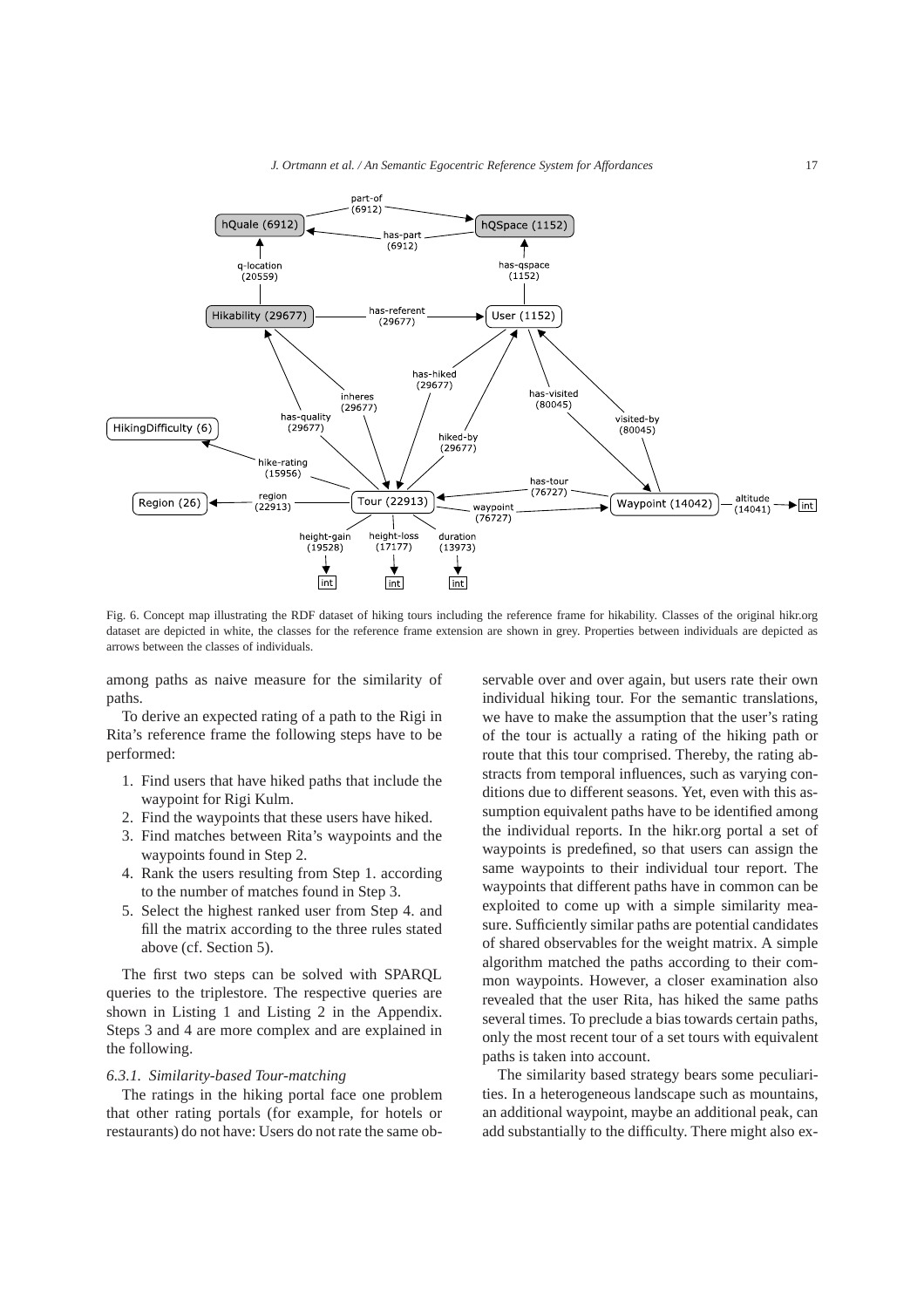ist several paths of different difficulties between the same two waypoints. Moreover, the paths have very different total amounts of waypoints, ranging from zero to more than ten. First queries indicated that the paths seldom share more than four waypoints. To obtain a sufficient number of equivalent paths the threshold for assumed equivalence of paths was set to two shared waypoints. This is very low and comes with a large degree of uncertainty, but for the sake of the prototype and as proof of concept this uncertainty was accepted.

The peculiarity is mostly induced by the automatic matching that even exceeds the state of the art for geographic reference systems. Even today, direct transformations are usually based on shared points that have to be identified manually. A manual identification, or at least verification, is possible, but requires more user interaction and was not feasible for the example in this work.

All users that have hiked a path, which includes the waypoint Rigi Kulm are querried. The result is a set U of 65 users. For each user  $u_i$  in U, the waypoints that this user has visited are queried returning sets  $W_i$ with waypoints. Each set of waypoints  $W_i$  is compared to Rita's set of waypoints  $W_{Rita}$  and the users  $u_i$ are ranked according to the number of waypoints they have in common with Rita. The highest ranked user is selected as suitable candidate to establish the transformation matrix between this user's reference frame and Rita's reference frame. In our implementation the highest ranked user was named "chaeppi". He has 56 waypoints and 13 paths in common with Rita.

#### *6.3.2. Establishing the Matrix*

Given user chaeppi and his paths that match one of Rita's paths, the weight matrix can be established. First the ratings for the paths are queried for Rita and for chaeppi to derive rating pairs, which reflect the unique paths rated in Rita's and in chaeppi's reference frame. From these pairs the probabilities for the weight matrix can be calculated according to the rules (1 ′ ), (2) and (3) specified in Section 5. The resulting matrix is shown in Equation 11, again rounded to two decimal places.

$$
W_{chaeppi-Rita} = \begin{bmatrix} \text{NA } 0.14 NA 0.33 0 NA \\ \text{NA } 0.71 NA 0.67 1 NA \\ \text{NA } 0 NA & 0 0 NA \\ \text{NA } 0.14 NA & 0 0 NA \\ \text{NA } 0 NA & 0 0 NA \\ \text{NA } 0 NA & 0 0 NA \\ \text{NA } 0 NA & 0 0 NA \end{bmatrix} (11)
$$

The matrix is incomplete, because chaeppi's did not use the values T1, T3 and T6 in any of the shared paths. The weights that cannot be specified are marked NA in the matrix.

The final step is to query chaeppi's path, which included the waypoint Rigi Kulm and its rating, and to project this rating into Rita's reference frame. User chaeppi has rated the path he took to the Rigi Kulm waypoint with T2. The transformation into Rita's reference frame is shown in Equation 12.

$$
\begin{bmatrix} 0.14 \\ 0.71 \\ 0 \\ 0.14 \\ 0 \end{bmatrix} = \begin{bmatrix} \text{NA } 0.14 N A 0.33 0 \text{ NA} \\ \text{NA } 0.71 N A 0.67 1 \text{ NA} \\ \text{NA } 0 N A 0 0 \text{ NA} \\ \text{NA } 0.14 N A 0 0 \text{ NA} \\ \text{NA } 0 N A 0 0 \text{ NA} \\ \text{NA } 0 N A 0 0 \text{ NA} \end{bmatrix} * \begin{bmatrix} 0 \\ 1 \\ 0 \\ 0 \\ 0 \\ 0 \end{bmatrix} \quad (12)
$$

Hence, in our scenario the path that chaeppi took up to the Rigi mountain, would be rated with 71% probability as T2 by Rita, and only with 14% probability as T1 and with another 14% probability as T4 (1% percent has been lost to rounding errors). The implementation of the example in R is documented online<sup>23</sup>.

#### *6.4. Comparison of transformed ratings to actual ratings*

The example has shown that the method works and results in a vector of probabilities. The probabilities indicate how likely the user would perceive the suggested path in the categories of her egocentric reference frame. To gain an insight if the method also yields results that actually match the users actual perception, we have conducted a few more tests in our dataset. After comparing the matches of tours across all users we have selected four pairs of users that have twenty or more matching tours and that have not hiked too many tours together, using an equivalence measure of four shared waypoints among the tours. Table 2 shows the pairs of users with the number of matching tours and the overlap between the users. The overlap is the number of tours that were hiked together by the two users and that are reported and rated in the same tour report.

For each pair of users we have calculated the matrices for each subset of matching tours, that lacks one tour. For example in the case of 20 matching tours, we have computed 20 transformation matrices, each based on a subset of 19 tours. We have then calculated the

<sup>23</sup>see http://www.jensortmann.de/R/ers.html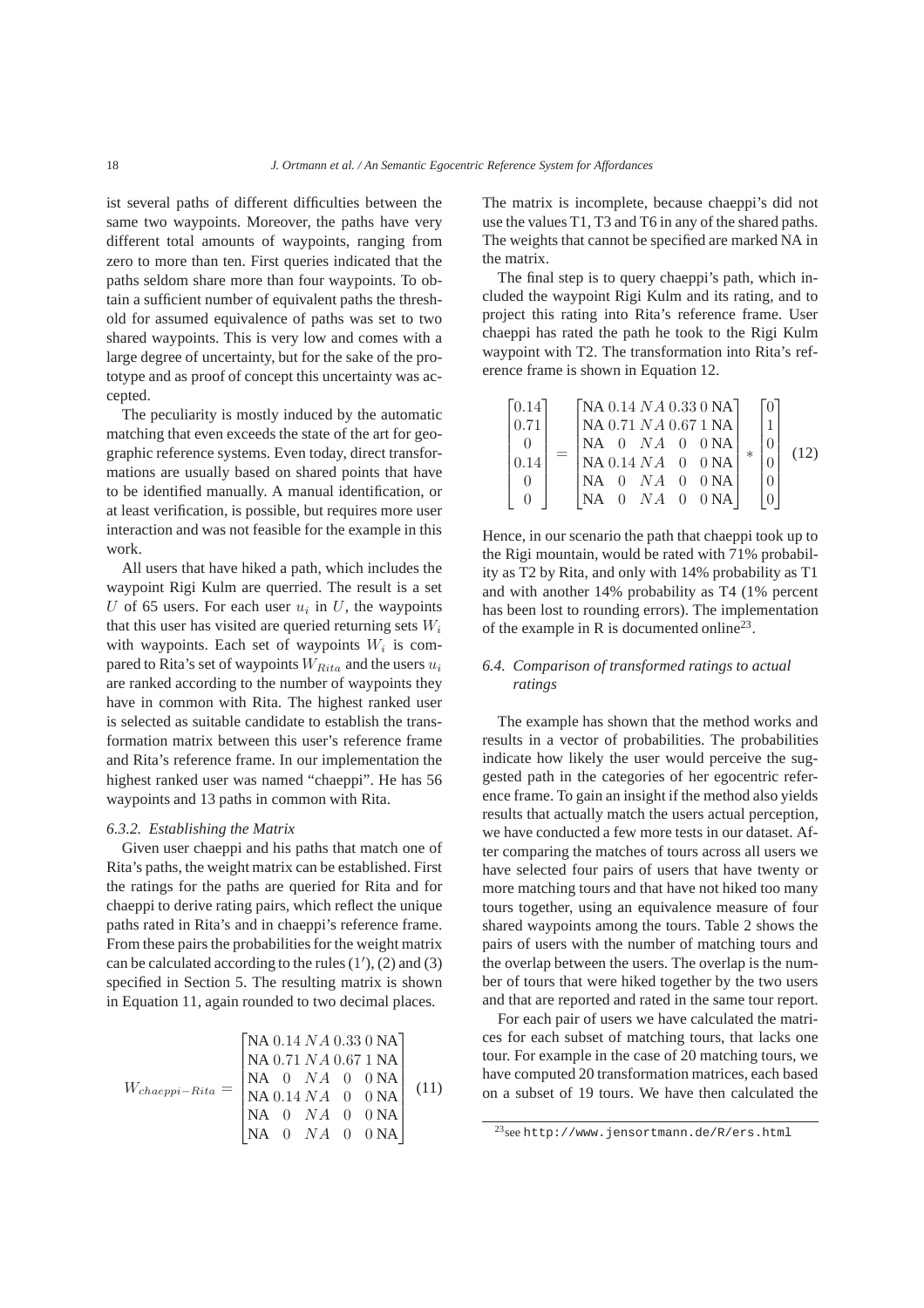Table 2

User pairs with matching tours used for the comparison of transformed and actual ratings and the number of tours that were hiked together by the two users.

| User 1       | User 2   | Matches | Overlap |
|--------------|----------|---------|---------|
| Lena         | chaeppi  | 20      |         |
| Mauro78      | beppe    | 22      |         |
| <b>Bombo</b> | rgauss   | 25      |         |
| Ivo66        | alpstein | 66      | q       |

transformed rating of the second user by multiplying the vector representation of the first users's rating with the transformation matrix. We have then compared the transformed rating with the actual rating of the user. Table 3 shows the accuracy of transformation results.

#### Table 3

Accuracy of the transformed rating between User 1 and User 2. The column "direct" indicates the ratio of correct projection. The column "+/- 1" lists the ratio of transformations that were off by at maximum one category in the ordinal rating scale.

| User 1       | User 2   | direct | $+/-1$ |
|--------------|----------|--------|--------|
| Lena         | chaeppi  | 0.525  | 0.725  |
| Mauro78      | beppe    | 0.492  | 0.929  |
| <b>Bombo</b> | rgauss   | 0.636  | 0.856  |
| Ivo66        | alpstein | 0.447  | 0.869  |

For example, the projected rating from Lena's reference frame into chaeppi's reference frame resulted in 52.2% of the cases in the actual rating that chaeppi gave to the tour. In 72.5% of the cases the rating resulted in the actual category or in an adjacent category. The best accuracy for direct matches among the four test cases was achieved between the users Bombo and rgauss. 63.6% of the projected ratings matched the actual rating. However, the two users had hiked 8 of the 25 tours used to compute the matrices together. Among the four tested pairs of users, the highest percentage for projected ratings that are only one rating off was found between Mauro78 and beppe. 92.9% of the projected ratings were in the actual or in the directly neighbouring category and only 7.1% of the projected ratings were off by more than one category.

The results show that the projected ratings are plausible and that we can capture for the subjective interpretation of the users' hikability ratings. Thereby, the results also validate the theory of egocentric semantic reference systems. Given the simplifying assumptions we have made, there is space for improvements that yield more accurate results in real applications.

#### **7. Discussion**

In this section the theory of egocentric semantic reference systems is discussed. First, we closely examine and critique the theory. We show what has been achieved and what is possible with the theory that was not before, but also point to remaining shortcomings and persisting problems. Then, the implementation of the theory for the affordances of hikability is discussed. After that, we point to some caveats and offer a critique of the work done.

#### *7.1. Discussion of the Theory*

The theory of egocentric semantic reference systems for affordances provides a solution to describe, interpret, compare and integrate the results of human observations of affordances. The suggested theory is the first attempt to capture the ontologically challenging notion of affordances in a reference system. The presented theory is compatible with existing theories for affordances [e.g. 9,10,37,41,40], theories of human judgements in information systems [e.g. 43,5,7,6,44,45,46] and theories of reference systems [e.g. 2,13,17,18,27,28,8,14]. Important tenets, for example, 'affordances are subjective' [10]; 'the environment is shared' [10] and 'the observer serves as referent of its observation' [10] are found compatible with the suggested theory of egocentric reference frames for affordances. In addition to that, our work corroborates Scheider's [34] finding that observations can be grounded in observation procedures.

The reference system for affordances is developed from an information science and semantic web perspective, that means the focus is on the symbolization of the observed affordances, and not on attending to them in the form of performing actions. Thereby, the action-relatedness of an affordance fades into the background. Instead the expression and communication of an affordances gains centerstage. The presented theory allows to semantically integrate human observations of affordances across different observers. Furthermore, the compliance with previous work on semantic reference systems fulfills a major requirement for the integration with other reference systems of observations and measurements. A prototypical implementation has demonstrated the validity of the theory, the practical applicability of the approach and the plausibility of the projected ratings.

Specifically, an egocentric reference system offers the opportunity to account for subjective observations.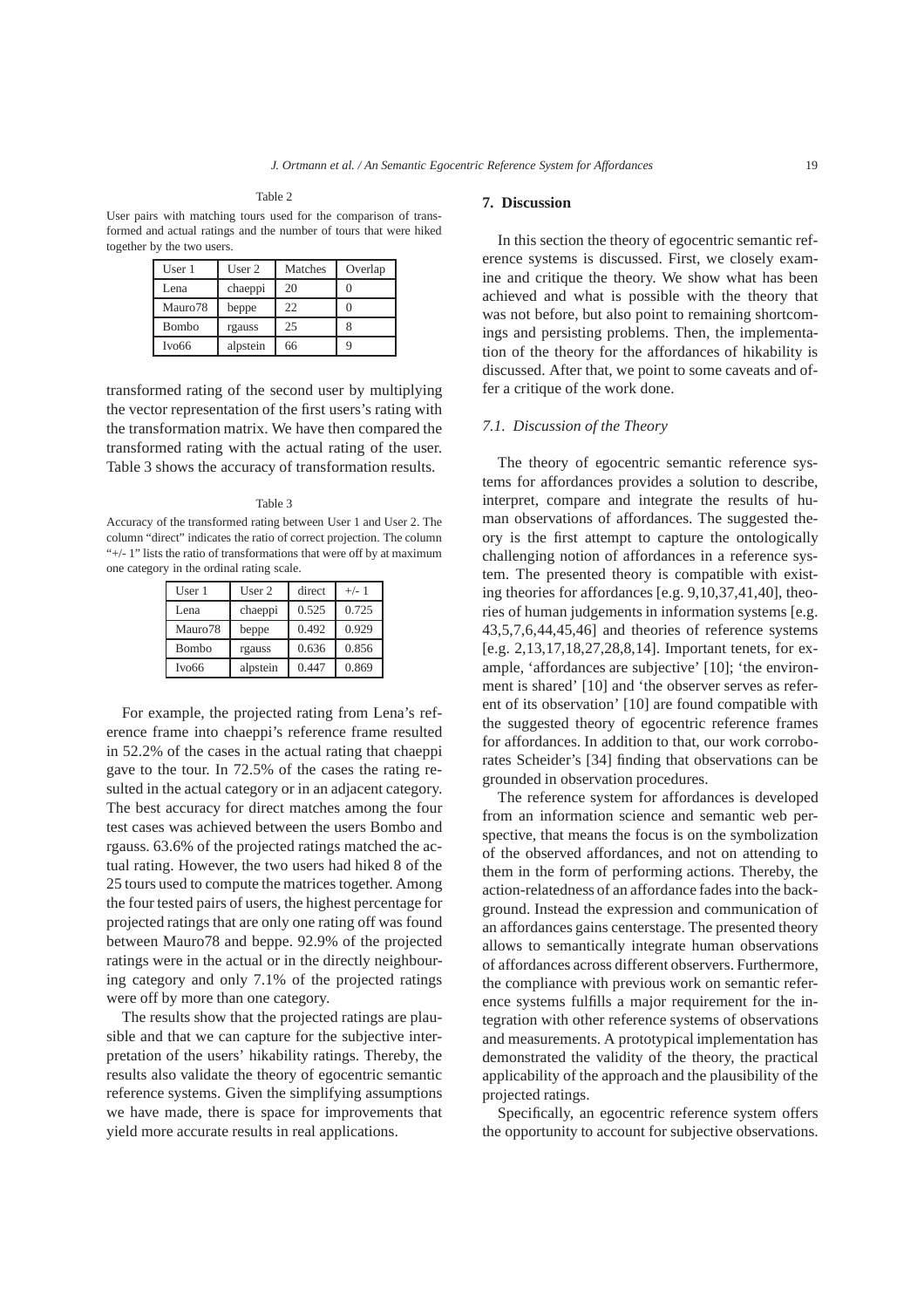An explicit consideration of the observer and the subjectivity of his/her observations is not possible with current allocentric reference systems. Thereby, the presented theory offers a whole range of new opportunities to deal with human observations as information sources. Akin to Freksa [5,6] and Freksa and López de Mántaras [7], making explicit the peculiarities of human observations ultimately leads to more accurate results and the increased knowledge about the observations provenance leads to more trustworthy information sources. With egocentric reference systems for human observations of affordances it is possible to represent ordinal reference frames of observations and to translate observations across ordinal reference frames. The theory allows to suggest transformed categorical values and probabilities thereof. We avoid assumptions of interval scales for our ordinal reference frames, which are often made in current rating websites where users rate on an ordinal reference frames, but the presented average rating assumes an interval scale. The example of a reference frame for stair-climbability illustrates that this assumption cannot simply be made. Finally, the presented approach to transform across different observations of affordances makes these observations operational. The transformation provides a solution to the challenge of subjectivity, thereby refuting a possible conjecture such as: subjective observations are not comparable. Through transformations, users have access to other users' observations in a novel way, which respects the users' own reference frames and values.

Even though we find that the theoretical contribution of this article achieves our goals, there remain several opportunities for future expansion and improvements. Transformation across reference frames of different observers are only discussed as to achieve the minimal result. Especially, the consideration of the ordering across values during the transformation is a desideratum for more reliable applications. Additionally, the establishment of the transformation function can be more sophisticated, for example by weighting the shared observables.

#### *7.2. Discussion of the Semantic Web Application*

With the prototypical implementation of a semantic reference system we have proven that the theory can be put in practice and that it yields reasonable results. It has been shown that the semantic reference system for human observations of hikability affordances allows to capture the semantics of subjective human observations and that we can perform semantic translations of values from one user's reference frame into another user's reference frame. The transformed results have been found to correspond to that user's rating. Yet, the transformation makes simplifying assumptions and only employs a very simple transformation function. Thus, there is room for improvement that allows to make the projections even more accurate.

One simplifying assumption whose justification was spared before is the reduction to qualia and quality spaces to represent ratings, instead of using the full system of qualia, reference regions, quality spaces and reference spaces suggested by Probst [27,28]. Probst, akin to DOLCE, models a quality that inheres in a host and is mapped to a quale in a quality space. Though the quality is individual to the host, several individual qualities can be mapped to the same quale. Qualia are then mapped to reference regions in reference spaces. A reference region is a unit in a reference frame. Through the structure and granularity of reference frames, several qualia map to the same reference region. The distinction of qualia and reference regions is reasonable for allocentric reference frames, where the qualia of different agent's can be mapped to a shared reference frame. However, in the case of an egocentric reference system, the qualia and reference regions are both individual to the agent. Furthermore, the exact mapping of qualia to reference regions in the egocentric reference frame is internal to the agent. There is no need to replicate this mapping. Instead, qualia can be used as reference regions. Reference regions as well as qualia are in fact subcategories of regions in DOLCE. This leaves our implementation of an egocentric semantic reference system ontologically close enough to allocentric semantic reference frames established as in [27,28]. This in turn allows semantically integrating the results of egocentric and allocentric reference frames. In addition to that, we avoid unnecessary cognitive assumptions about the internal world of the agent and at the same time have a valid and sound semantic representation of the original hikability dataset.

The implementation uses an RDF triplestore to represent semantic reference frames and datums and it uses R to query the triple store with SPARQL and execute the transformation based on the query results. One could argue, that  $(1)$  R is not a semantic web technology, (2) the transformations performed in R do not use reasoning in the semantic web sense and (3) the results of the calculations in R are not semantically integrated with the original semantic reference frame.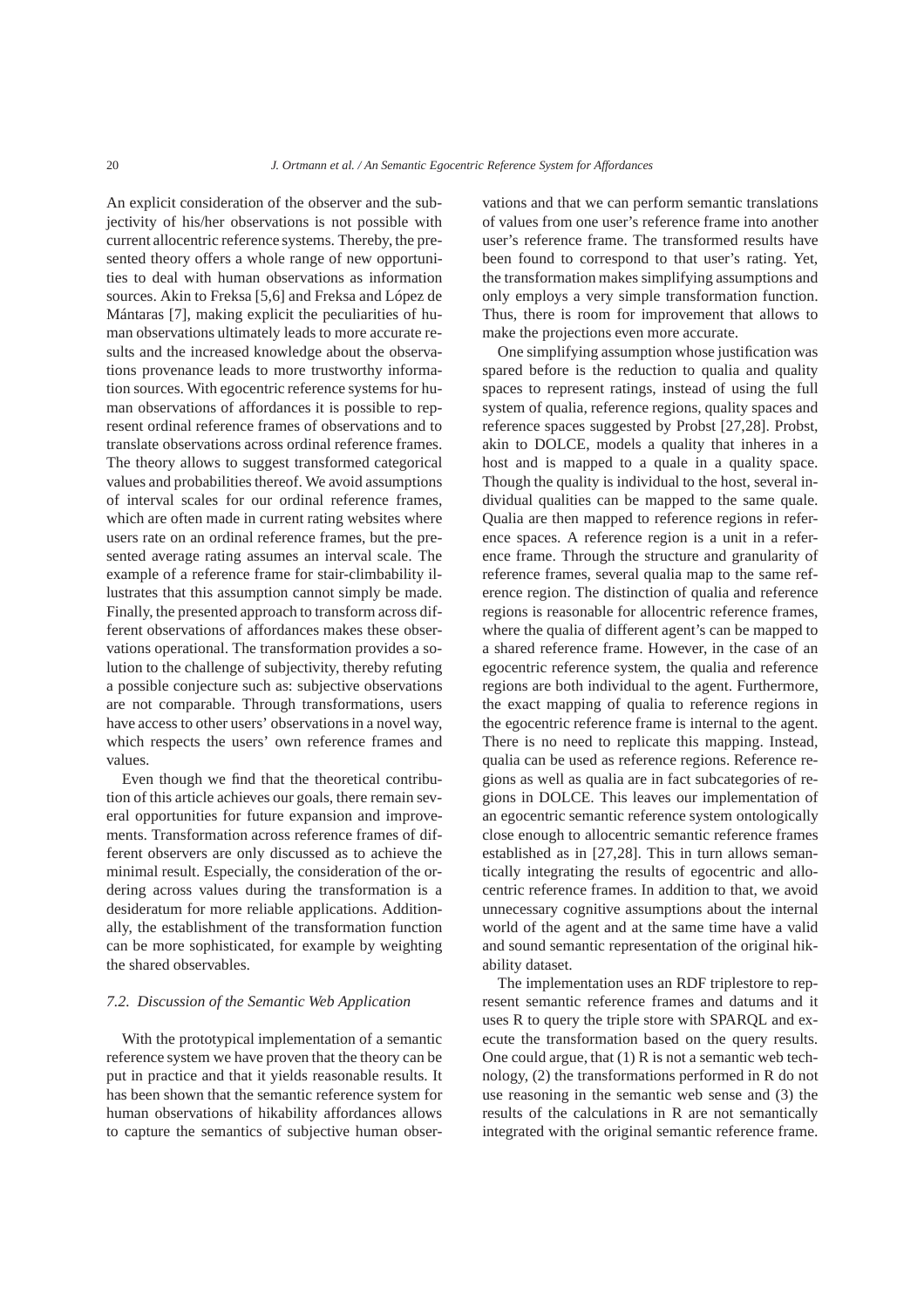While we agree to the first two points, we disagree with the third one. Firstly, the values that are used in R are always taken as values in the semantic reference frame. Even though the typing is not checked and enforced in R, we have taken care of the type consistency within the R transformations. Therefore, the resulting values are values that can be interpreted in the semantic reference frames. Secondly, the R scripts are mostly used to perform SPARQL queries on the triple store and to iteratively perform more SPARQL queries on the triple store, eventually counting the results and performing ratios between values of the same type. Thereby, we have manually bridged across the discontinuity between the semantic technologies and the nonsemantic technologies. The manual effort that is required to specify the transformations reduces the flexibility of using R for semantic interoperability. Semantic interoperability across reference frames remains restricted to the transformation operation that we have specified. A functional language with a stronger typing might allow to better approximate the semantics of the reference frame and datum to offer a better support for a richer semantic interoperability.

The implementation of the egocentric semantic reference system for the hikability affordance does not exceed a prototype stage. Several simplifications have been made and no effort has been put into increasing the performance. Yet, it shows that it is possible with current technologies to establish a full fledged semantic reference system for human observations of affordances that even allows semantic translations across different reference frames in the same reference system.

#### *7.3. Critique and Caveats of Egocentric Semantic Reference Systems*

The theory of egocentric semantic reference systems is particularly useful for subjective human observations and where the group of users is very heterogeneous. An example are hotel ratings, where the observations are made by people of very different age and with very different backgrounds, such as students, families and pensioners. Another example are ratings of restaurants and dishes where the subjective taste of for example saltiness or spiciness differs strongly across people.

Ratings of physical affordances, for instance the hikability and the stair-climbing affordances fall into a borderline category. On the one side, most humans are equipped with more or less the same physical capabilities. Stairs are standardized in many countries, so that the stairs we encounter are usually easily climbable for everyone. On the other side, physically more challenging activities and activities that require experience and skill are more subjective because fitness and skills can vary strongly from person to person.

Generally, the designer of a reference system has to make a decision how subjective the ratings are, and whether the influence of subjectivity can impact the ratings to a degree that justifies or requires the additional implementation and data storage effort that egocentric semantic reference systems require. The database of prototypical implementation was about 30% larger after the semantic reference frames had been established, and deriving the matrices for transformations is computationally much more expensive then calculating a simple or weighted mean.

The accuracy currently achieved with the prototype might not suffice for applications where decision with a high risk are based on the transformed ratings. A mountain tour that exceeds the hikers capabilities clearly puts the hiker in a high risk, but the hiker still would have the chance to just turn around. This might for instance not be the case for rock climbing. However, the accuracy of transformations strongly depends on the assumptions made and it has been highlighted that the assumptions made in the prototype are very simple. More sophisticated assumptions about equivalence of tours are likely to increase the accuracy of transformations.

Finally, transformations across categorical reference frames require a rather high number of matches of observables between the observers. For hiking tours with a reference frame of six categories, we found that about 20 equivalent tours are necessary to come up with a conclusive transformation matrix. To have 20 matches between two users, these users must have contributed a significant number of hiking ratings. However, this also introduces a incentive for users to continue contribute reports to the portal.

In summary, the theory of egocentric semantic reference systems for human observations provides a valuable extension to the semantic reference systems. It provides a solution to deal with and to respect the restrictions of ordinal reference frames, where the extends of the values cannot be assumed to be equal. The theory is particularly helpful for very subjective human observations.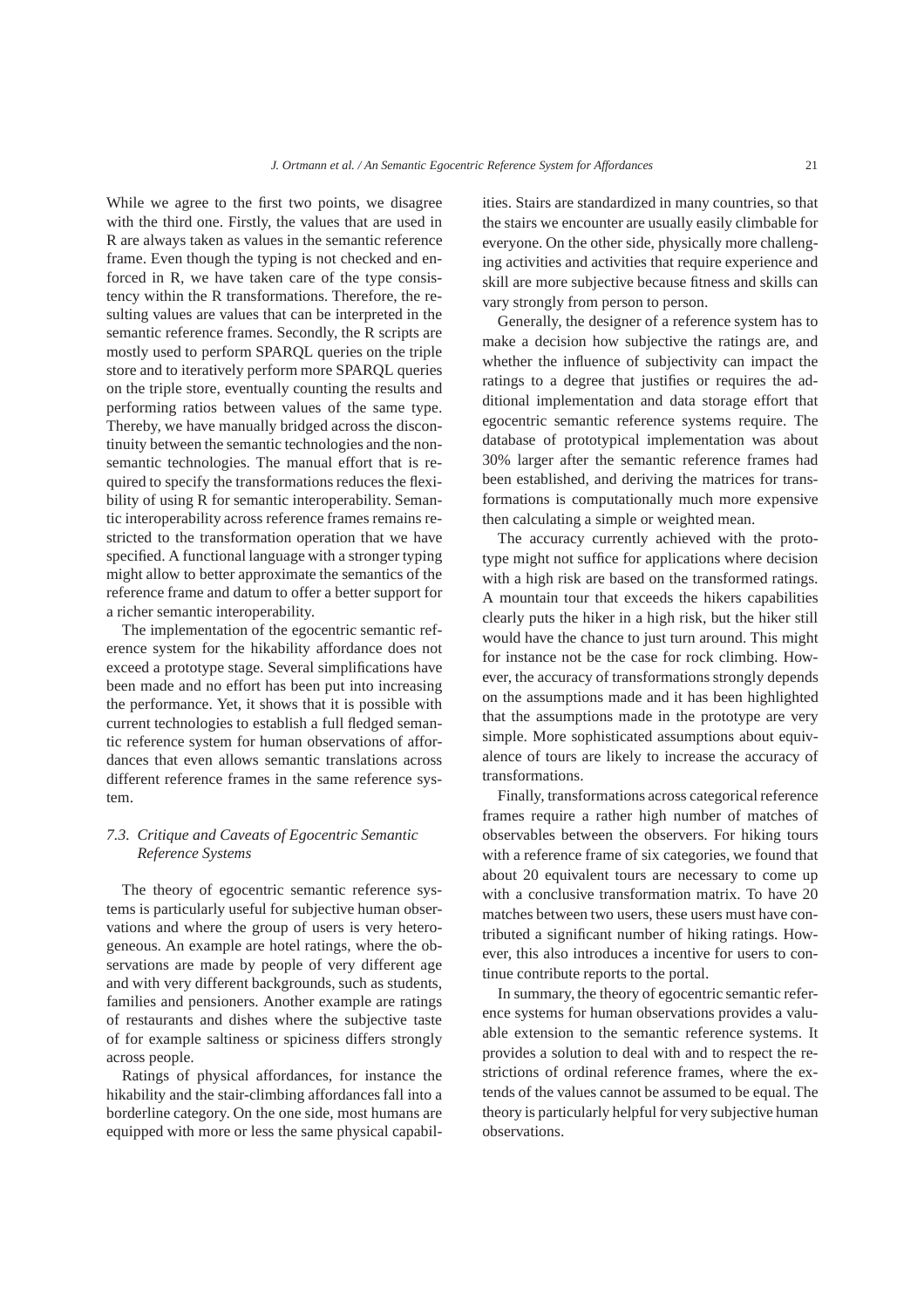# **8. Conclusion**

This paper began with a more than 2000 year old postulation of "man as measure" by the Greek philosopher Protagoras. This postulation has been put into the context of modern psychological theories of perception and of current contributions of human observations as information sources in social and semantic web application. Inspired by Protagoras bold claim, the paper introduced a theory of egocentric reference systems to information science, and showed how egocentric reference systems allow to capture subjective interpretations of terms and values in semantic web applications.

We have detailed how to specify the semantic datum that grounds a set of values outside the reference system, how to establish the semantic reference frame to covers the observation values that an observer uses to denote her observations of affordances and we have suggested a way to derive transformation functions between different egocentric reference frames. The theory has been found valid an a prototypical implementation has shown the practical benefits but also revealed remaining issues and limitations.

The prototypical implementation of a dataset of ratings of mountain tours is the second contribution. Though only intended as a prototype, it is fully usable. The prototype establishes egocentric reference frames for more than 1000 users and specifies more than 20000 ratings in these reference frames. R scripts allow to transform values from one reference frame into another, yielding a vector of probabilities for the ratings in the target reference frame. We have made the dataset available in a triple store with a SPARQL endpoint. An exemplary R script is available and documented online.

Finally, the results of the theory and the prototype have been discussed and critically reviewed. The result of the discussion allows to accept the hypothesis, that an egocentric semantic reference system allows to semantically account for human observations of affordances and we conclude that the theory of egocentric semantic reference systems for observations of affordances makes every user the measure of his or her own observations.

#### **References**

[1] Berners-Lee, T. (2009). Linked data. Design issues, W3C. originally published 27.07.2006,.

- [2] Bunge, M. (1973). *The Methodological Unity of Science*, chapter On confusing 'measure' and 'measurement' in the methodology of behavioral science, pages 105 – 122. D. Reidel Publishing Company, Dordrecht, Holland.
- [3] Carello, C., Grosofsky, A., Reichel, F., Solomon, H., and Turvey, M. (1989). Visually perceiving what is reachable. *Ecological Psychology*, 1(1):27–54.
- [4] Chrisman, N. R. (2002). *Exploring Geographical Information Systems*, chapter Reference Systems for Measurement, pages 15– 35. Wiley, 2nd edition.
- [5] Freksa, C. (1980). Communication about visual patterns by means of fuzzy characterizations. In *XXIInd Intern. Congress of Psychology, Leipzig, Germany*.
- [6] Freksa, C. (1982). Linguistic description of human judgments in expert systems and in the 'soft' sciences. *Approximate Reasoning in Decision Analysis*, pages 297–305.
- [7] Freksa, C. and López de Mántaras, R. (1982). An adaptive computer system for linguistic categorization of "soft" observations in expert systems and in the social sciences. In *Proceedings of the 2nd World Conference on Mathematics at the Service of Man, Las Palmas*, pages 288–292.
- [8] Ghilani, C. (2010). *Adjustment computations: spatial data analysis*. John Wiley & Sons, Inc., Hoboken, New Jersey, 5th edition.
- [9] Gibson, J. (1977). *Perceiving, acting, and knowing: Toward an ecological psychology*, chapter The Theory of Affordances, pages 67–82. Lawrence Erlbaum Associates Inc., Hillsdale, NJ.
- [10] Gibson, J. (1979). *The ecological approach to visual perception*. Lawrence Erlbaum, Hillsdale, NJ.
- [11] Harnad, S. (1990). The symbol grounding problem. *Physica D: Nonlinear Phenomena*, 42(1-3):335–346.
- [12] Heft, H. (1989). Affordances and the body: An intentional analysis of Gibson's ecological approach to visual perception. *Journal for the theory of social behaviour*, 19(1):1–30.
- [13] Iliffe, J. (2000). *Datums and Map Projections*. Whittles Publishing, Caithness, Scottland, UK.
- [14] Janowicz, K. and Scheider, S. (forthcoming). *Encyclopedia of Geography*, chapter Semantic Reference Systems. SAGE Publications.
- [15] Jones, K. (2003). What is an affordance? *Ecological Psychology*, 15(2):107–114.
- [16] Klatzky, R. (1998). Allocentric and egocentric spatial representations: Definitions, distinctions, and interconnections. In Freksa, C., Habel, C., and Wender, K., editors, *Spatial cognition - An interdisciplinary approach to representation and processing of spatial knowledge*, volume 1404 of *Lecture Notes in Artificial Intelligence*, pages 1–17, Berlin Heidelberg. Springer.
- [17] Kuhn, W. (2003). Semantic reference systems. *International Journal of Geographical Information Science*, 17(5):405–409.
- [18] Kuhn, W. and Raubal, M. (2003). Implementing Semantic Reference Systems. In Gould, M., Laurini, R., and Coulondre, S., editors, *Proceedings of the AGILE 2003 - 6th AGILE Conference on Geographic Information Science, Lyon, France*, Collection des sciences appliqueés de l'INSA de Lyon, pages 63–72, Lausanne, Switzerland. Presses polytechniques et universitaires romandes.
- [19] Mark, L., Balliett, J., Craver, K., Douglas, S., and Fox, T. (1990). What an actor must do in order to perceive the affordance for sitting. *Ecological Psychology*, 2(4):325–366.
- [20] Masolo, C. and Borgo, S. (2005). Qualities in formal ontology. In *Foundational Aspects of Ontologies (FOnt 2005) Workshop at KI*, pages 2–16.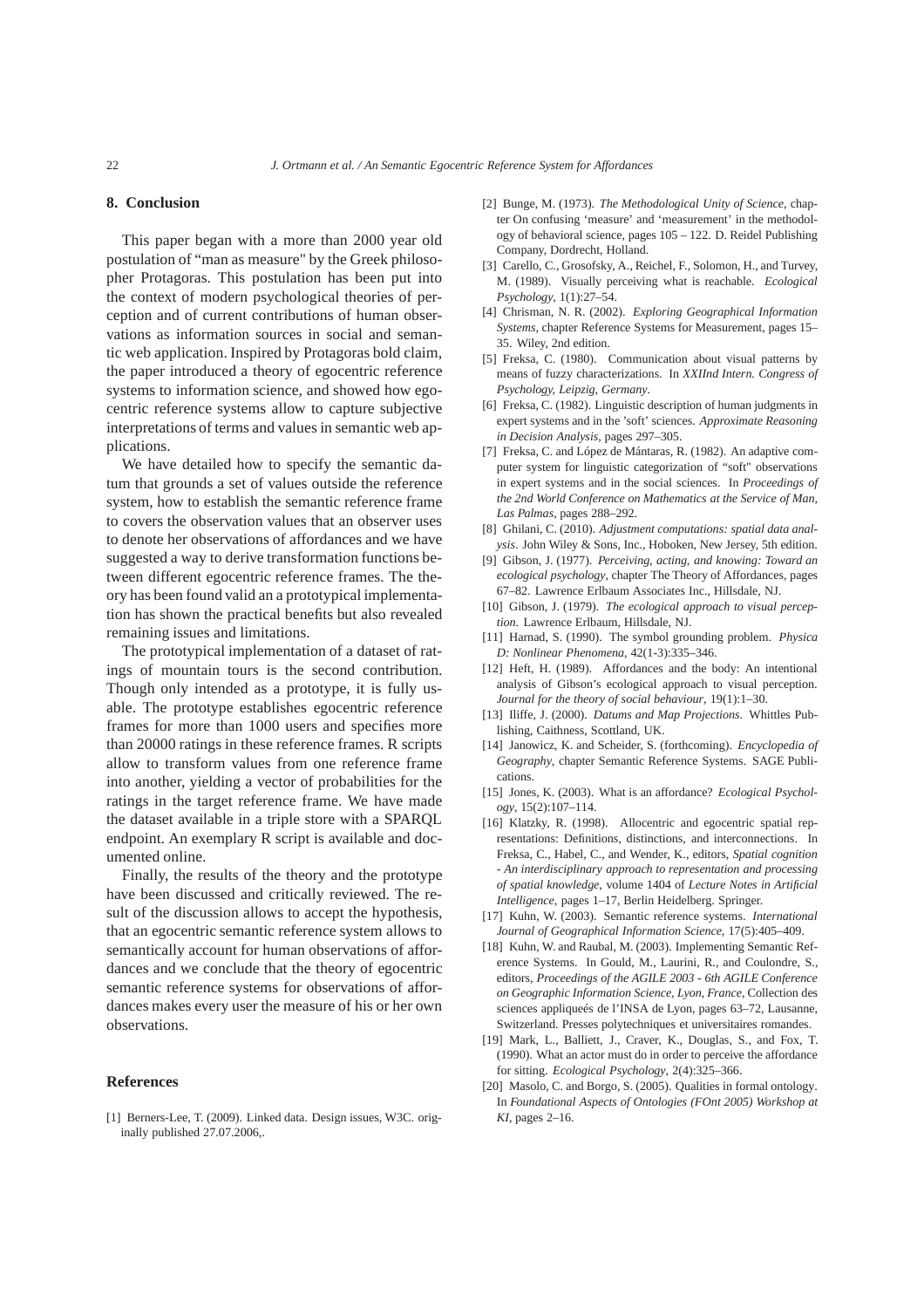- [21] Masolo, C., Borgo, S., Gangemi, A., Guarino, N., and Oltramari, A. (2003). Wonderweb deliverable D18 ontology library (final). Deliverable, Laboratory for Applied Ontology – ISTC-CNR.
- [22] Ortmann, J. and Daniel, D. (2011). An ontology design pattern for referential qualities. In Aroyo, L., Welty, C., Alani, H., Taylor, J., Bernstein, A., Kagal, L., Noy, N., and Blomqvist, E., editors, *The Semantic Web - ISWC 2011*, volume 7031 of *Lecture Notes in Computer Science*, pages 537–552, Berlin Heidelberg, Germany. Springer.
- [23] Ortmann, J. and Kuhn, W. (2010). Affordances as Qualities. In Galton, A. and Mizoguchi, R., editor, *Formal Ontology in Information Systems Proceedings of the Sixth International Conference (FOIS 2010)*, volume 209 of *Frontiers in Artificial Intelligence and Applications*, pages 117–130, Amsterdam Berlin Tokyo Washington, DC. IOS Press.
- [24] Oudejans, R., Michaels, C., van Dort, B., and Frissen, E. (1996). To cross or not to cross: The effect of locomotion on street-crossing behavior. *Ecological Psychology*, 8(3):259–267.
- [25] Plato (360 BC). *Thaetetus*. Online translation at http:// www.perseus.tufts.edu/.
- [26] Popper (1962). *Conjectures and Refutations The Growth of Scientific Knowledge*, chapter Science: Conjectures and Refutations, pages 33–65. Harper Torchbooks. Harper & Row, Publishers, New York and Evanston.
- [27] Probst, F. (2007). *Semantic Reference System for Observations and Measurements*. Phd thesis, University of Münster, Münster, Germany.
- [28] Probst, F. (2008). Observations, measurements and semantic reference spaces. *Applied Ontology*, 3(1-2):63–89.
- [29] Raubal, M. and Moratz, R. (2008). *Towards Affordance-Based Robot Control - International Seminar, Dagstuhl Castle, Germany, June 5-9, 2006. Revised Papers*, volume 4760 of *Lecture Notes in Computer Science*, chapter A functional model for affordance-based agents, pages 91–105. Springer, New York.
- [30] Saffiotti, A. and Broxvall, M. (2008). Affordances in an Ecology of Physically Embedded Intelligent Systems. *Lecture Notes in Computer Science*, 4760:106.
- [31] Saffiotti, A., Broxvall, M., Gritti, M., LeBlanc, K., Lundh, R., Rashid, J., Seo, B., and Cho, Y. (2008). The peis-ecology project: Vision and results. In *Intelligent Robots and Systems, 2008. IROS 2008. IEEE/RSJ International Conference on*, pages 2329 –2335.
- [32] Salton, G., Wong, A., and Yang, C. (1975). A vector space model for automatic indexing. *Communications of the ACM*, 18(11):613–620.
- [33] Schade, S. (2010). *Ontology-Driven Translation of Geospatial Data*, volume 1 of *GISDISS*. Akademische Verlagsgesellschaft AKA GmbH, Heidelberg, Germany.
- [34] Scheider, S. (2011). *Grounding Geographic Information in Perceptual Operations*. Phd thesis, University of Münster, Münster, Germany. online at http://geographicknowledge. de/phd.html.
- [35] Scheider, S., Janowicz, K., and Kuhn, W. (2009). Grounding geographic categories in the meaningful environment. In Hornsby, K., Claramunt, C., Denis, M., and Ligozat, G., editors, *Spatial Information Theory: 9th International Conference, COSIT 2009, Aber Wrac'h, France, September 2009, Proceedings*, volume 5756 of *Lecture Notes in Computer Science*, pages 69–87, Berlin Heidelberg. Springer. Conference on Spatial Information Theory (COSIT) 2009, Aber Wrac'h (Centre de la Mer), France.
- [36] Scheider, S., Probst, F., and Janowicz, K. (2010). Constructing Bodies and their Qualities from Observations. In Galton, A. and Mizoguchi, R., editor, *Formal Ontology in Information Systems Proceedings of the Sixth International Conference (FOIS 2010)*, volume 209 of *Frontiers in Artificial Intelligence and Applications*, pages 131–144, Amsterdam Berlin Tokyo Washington, DC. IOS Press.
- [37] Shaw, R., Turvey, M., and Mace, W. (1982). *Cognition and the Symbolic Processes*, volume 2, chapter Ecological Psychology: The Consequence of a Commitment to Realism, pages 159–226. Lawrence Erlbaum Associates, Inc., Hillsdale, NJ.
- [38] Stevens, S. (1946). On the theory of scales of measurement. *Science*, 103(2684):677–680.
- [39] Stoffregen, T. (2003). Affordances as properties of the animalenvironment system. *Ecological Psychology*, 15(2):115–134.
- [40] Turvey, M. (1992). Affordances and prospective control: An outline of the ontology. *Ecological Psychology*, 4(3):173–187.
- [41] Warren, W. (1984). Perceiving affordances: Visual guidance of stair climbing. *Journal of Experimental Psychology: Human Perception and Performance*, 10(5):683–703.
- [42] Wong, S., Ziarko, W., and Wong, P. (1985). Generalized vector spaces model in information retrieval. In *Proceedings of the 8th annual international ACM SIGIR conference on Research and development in information retrieval*, SIGIR '85, pages 18–25, New York, NY, USA. ACM.
- [43] Zadeh, L. (1978). Fuzzy sets as a basis for a theory of possibility\* 1. *Fuzzy sets and systems*, 1(1):3–28.
- [44] Zadeh, L. (2001). A new direction in ai: Toward a computational theory of perceptions. *AI magazine*, 22(1):73–84.
- [45] Zadeh, L. (2002). Toward a perception-based theory of probabilistic reasoning with imprecise probabilities. *Journal of statistical planning and inference*, 105(1):233–264.
- [46] Zadeh, L. (2004). A note on web intelligence, world knowledge and fuzzy logic. *Data & Knowledge Engineering*, 50(3):291–304.